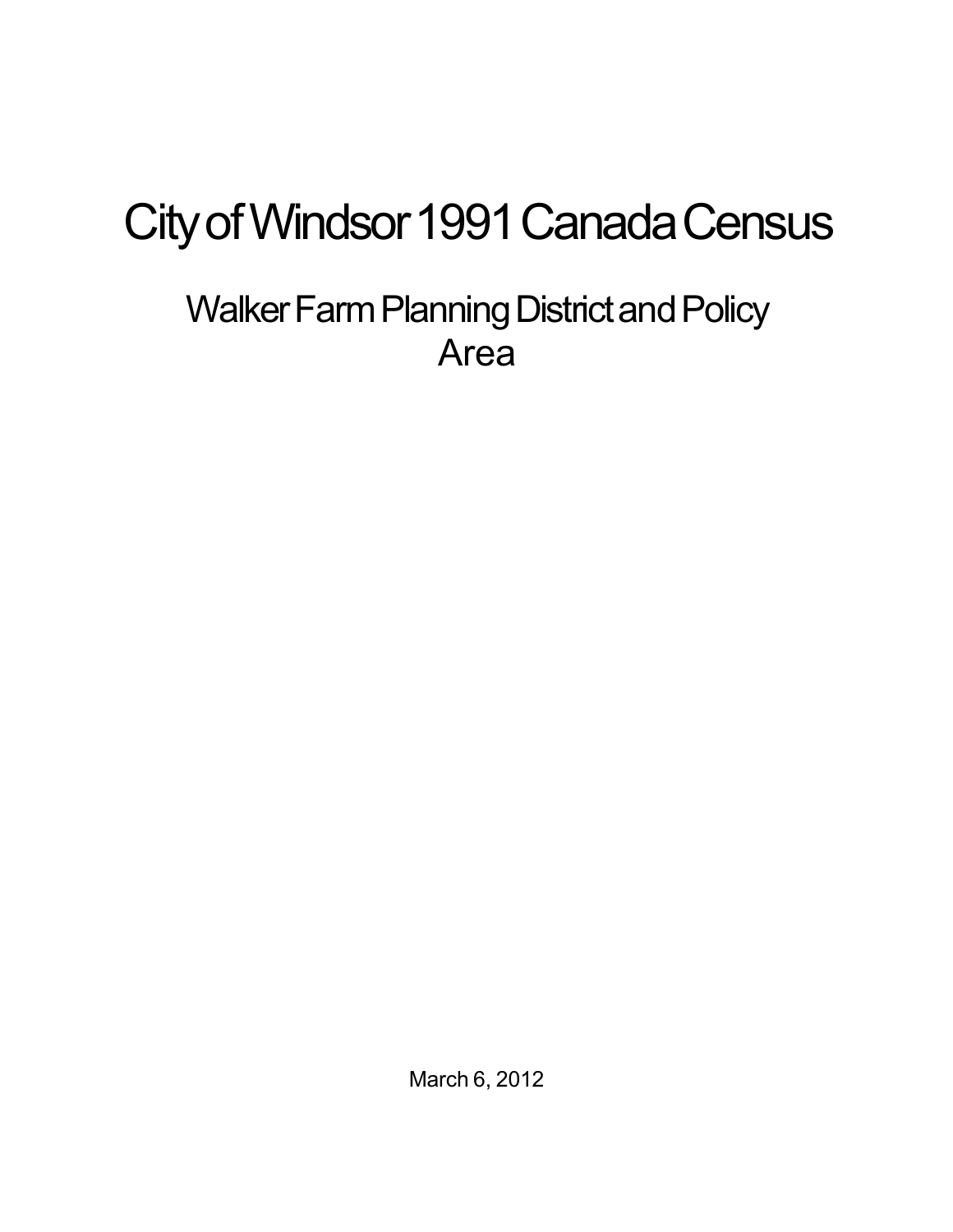## **Table of Contents**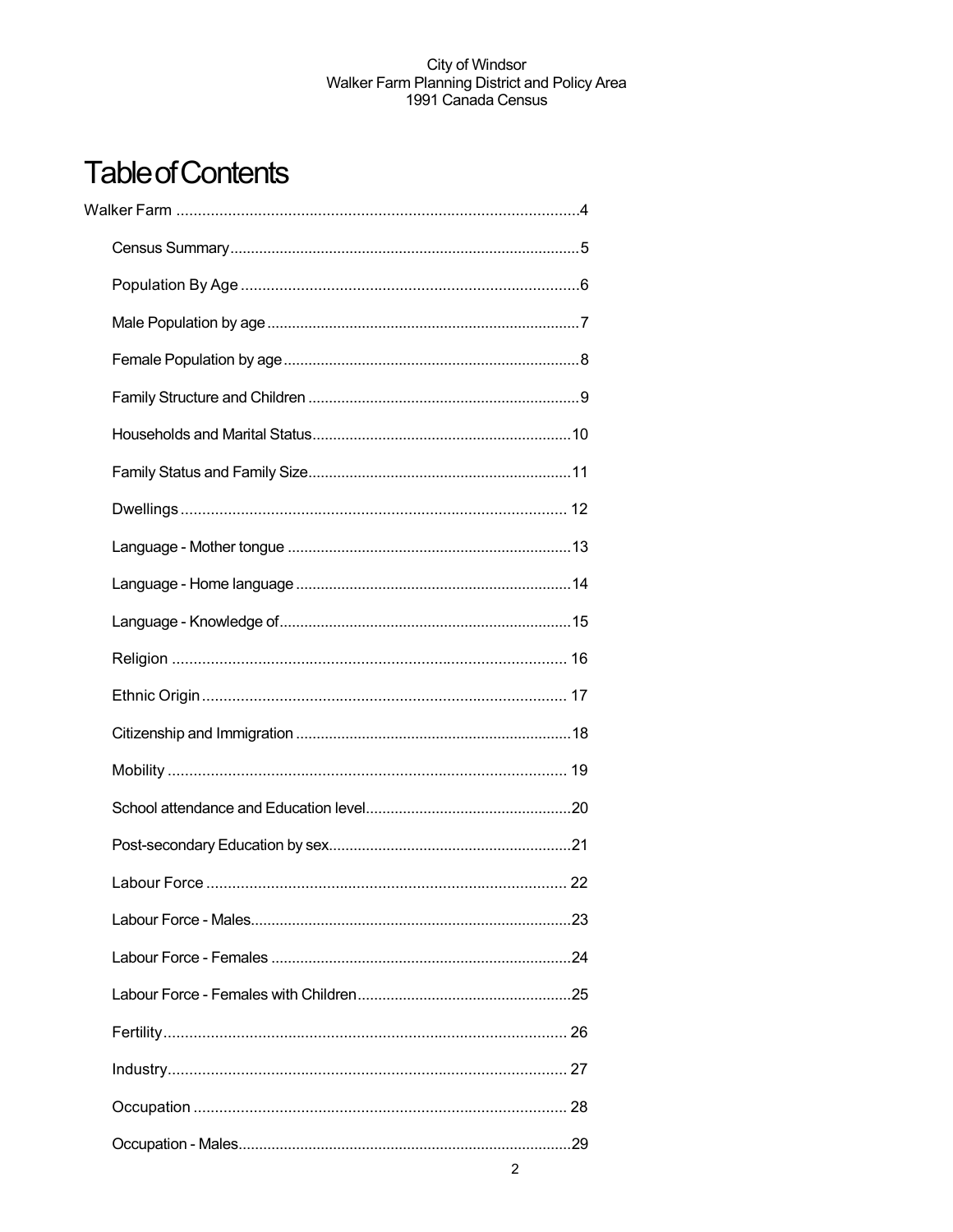| $1331$ Cariqua Cerisus |
|------------------------|
|                        |
|                        |
|                        |
|                        |
|                        |
|                        |
|                        |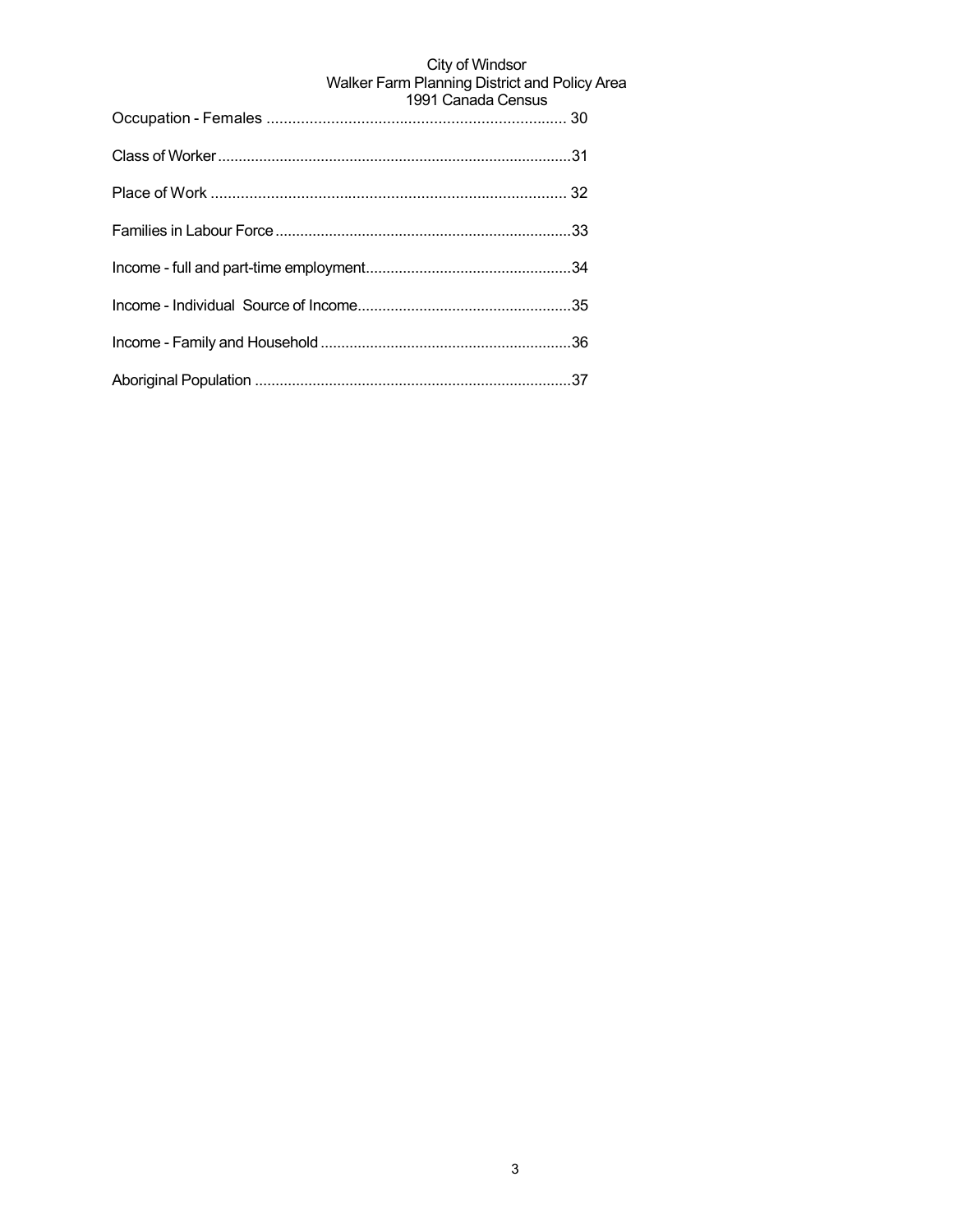## Walker Farm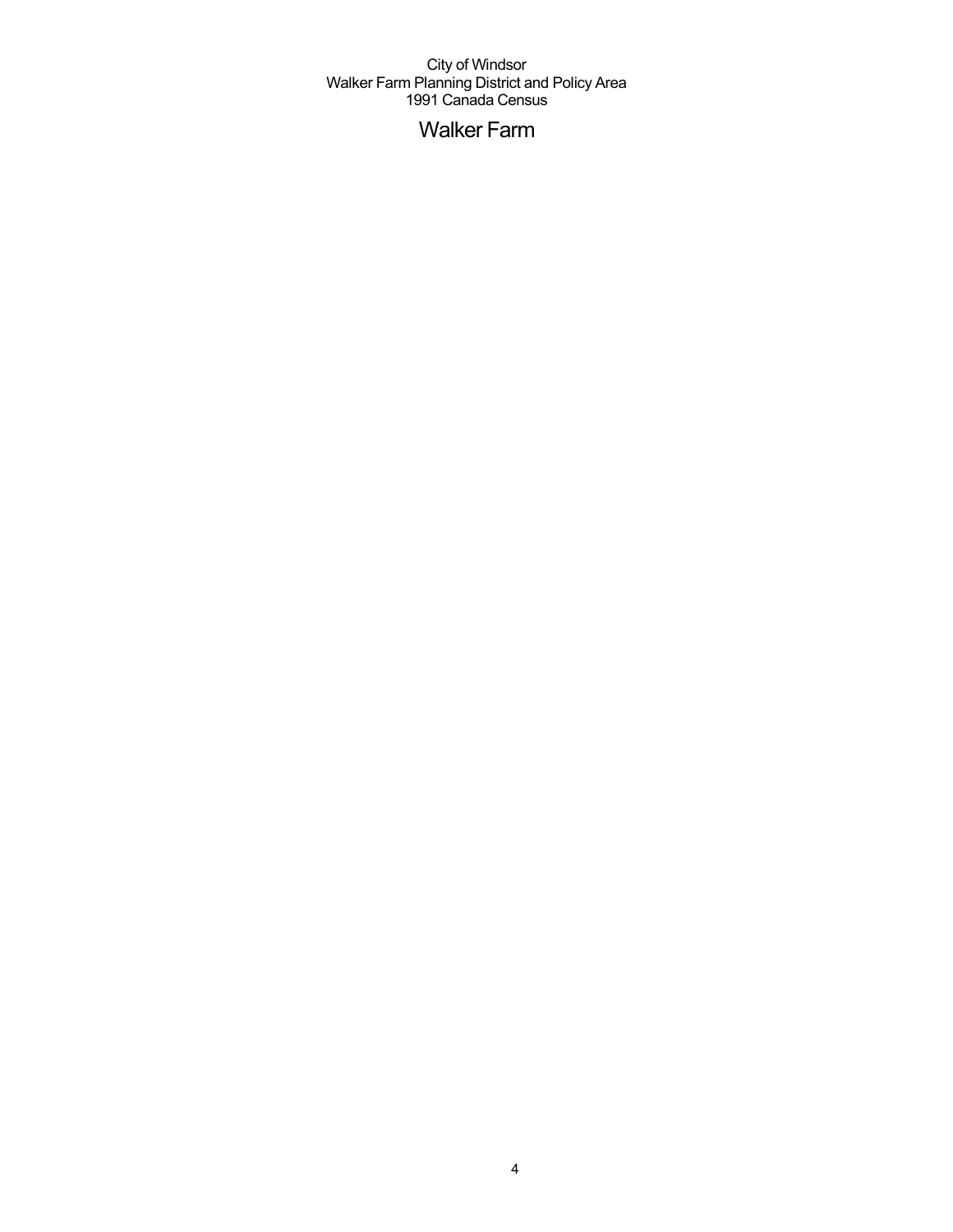## Census Summary

| <b>Census Summary</b>                                  | <b>Walker Farm</b> |           |
|--------------------------------------------------------|--------------------|-----------|
| Total Population where census data are available       |                    | 95 % base |
|                                                        |                    |           |
| <b>Males</b>                                           | 30                 | 32%       |
| <b>Females</b>                                         | 70                 | 74%       |
| 0 to 4 years                                           | 0                  | 0%        |
| 5 to 19 years                                          |                    | 0%        |
| 20 to 24 years                                         |                    | 5%        |
| 25 to 34 years                                         | 5                  | 5%        |
| 35 to 44 years                                         | С                  | 0%        |
| 45 to 54 years                                         | 25                 | 5%<br>26% |
| 55 to 64 years<br>65 to 74 years                       | 40                 | 42%       |
| 75 years and over                                      | 20                 | 21%       |
|                                                        |                    |           |
| Average age                                            | 64.8               |           |
| <b>Total census families</b>                           |                    | 20 % base |
| Average persons per family                             | 2.3                |           |
| <b>Husband-wife families</b>                           | 15                 | 75%       |
| No children at home                                    | 20                 | 100%      |
| With children at home                                  | 0                  | 0%        |
| Lone-parent families                                   |                    | 25%       |
| Total children at home                                 |                    |           |
| Average children per family                            | 0.3                |           |
| <b>Private households</b>                              | 65                 |           |
| Persons in private households                          | 95                 |           |
| Average persons per household                          | 1.5                |           |
| Average household income                               | \$33,077           |           |
| Occupied dwellings where census data available         |                    | 65 % base |
|                                                        |                    |           |
| <b>Owned dwellings</b>                                 | 10                 | 15%       |
| <b>Average value</b>                                   | \$311,262          |           |
| <b>Rented dwellings</b>                                | 60                 | 92%       |
| <b>Average rent</b><br>Single detached houses          | \$493              | 8%        |
| Semi-detached/row/duplexes                             | C                  | 0%        |
| <b>Apartments</b>                                      | 60                 | 92%       |
| Other types of dwelling                                | C                  | 0%        |
|                                                        |                    |           |
| Actual (unsuppressed) data:<br><b>Total Population</b> | 94                 |           |
| <b>Total Dwellings</b>                                 | 66                 |           |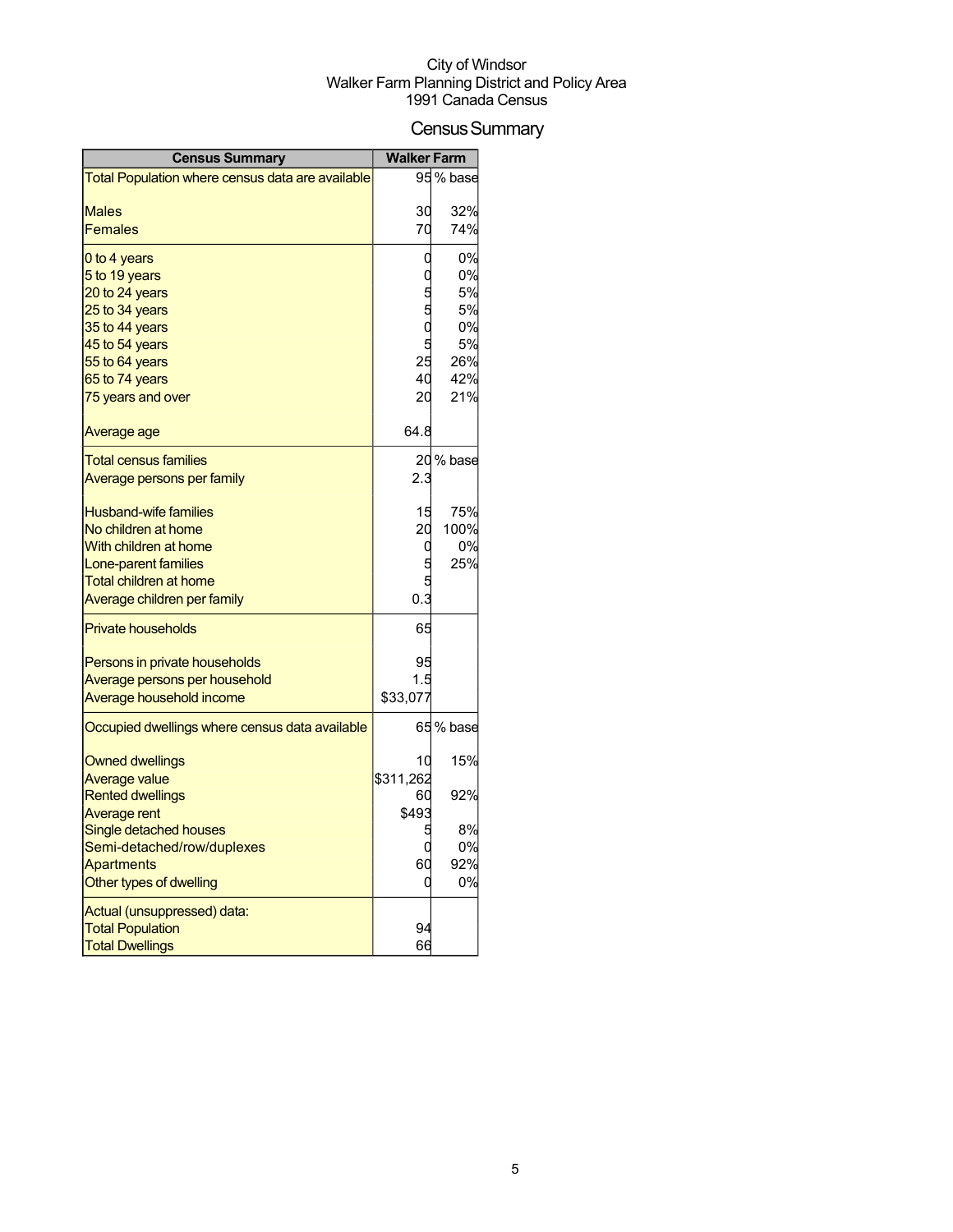## Population By Age

| <b>Population By Age</b>            | <b>Walker Farm</b> |        |
|-------------------------------------|--------------------|--------|
| <b>Total population</b>             | 95                 | % base |
| Average age of population           | 64.8               |        |
| By age:                             |                    |        |
| 0 to 4 years                        |                    | 0%     |
| 5 to 9 years                        |                    | 0%     |
| 10 to 14 years                      |                    | 0%     |
| 15 to 19 years                      |                    | 0%     |
| 20 to 24 years                      | 000550             | 5%     |
| 25 to 34 years                      |                    | 5%     |
| 35 to 44 years                      |                    | 0%     |
| 45 to 54 years                      | 5                  | 5%     |
| 55 to 64 years                      | 25                 | 26%    |
| 65 to 74 years                      | 40                 | 42%    |
| 75 years and over                   | 20                 | 21%    |
| By age - detailed:                  |                    |        |
| 0 to 4 years                        | $\mathbf{0}$       | 0%     |
| 5 to 9 years                        |                    | 0%     |
| 10 to 14 years                      | 。。。。。              | 0%     |
| 15 years                            |                    | 0%     |
| 16 years                            |                    | 0%     |
| 17 years                            |                    | 0%     |
| 18 to 19 years                      |                    | 0%     |
| 20 to 24 years                      | 5<br>0<br>0<br>0   | 5%     |
| 25 to 29 years                      |                    | 5%     |
| 30 to 34 years                      |                    | 0%     |
| 35 to 39 years                      |                    | 0%     |
| 40 to 44 years                      | $\overline{0}$     | 0%     |
| 45 to 49 years                      | Ó                  | 0%     |
| 50 to 54 years                      | 5                  | 5%     |
| 55 to 59 years                      | 10                 | 11%    |
| 60 to 64 years                      | 15                 | 16%    |
| 65 to 74 years                      | 40                 | 42%    |
| 75 to 84 years                      | 15                 | 16%    |
| 85 years and over                   | 5                  | 5%     |
| 18 years and over                   | 95                 | 100%   |
| Average age, 18 years and over 68.2 |                    |        |
| 65 years and over                   | 60                 | 63%    |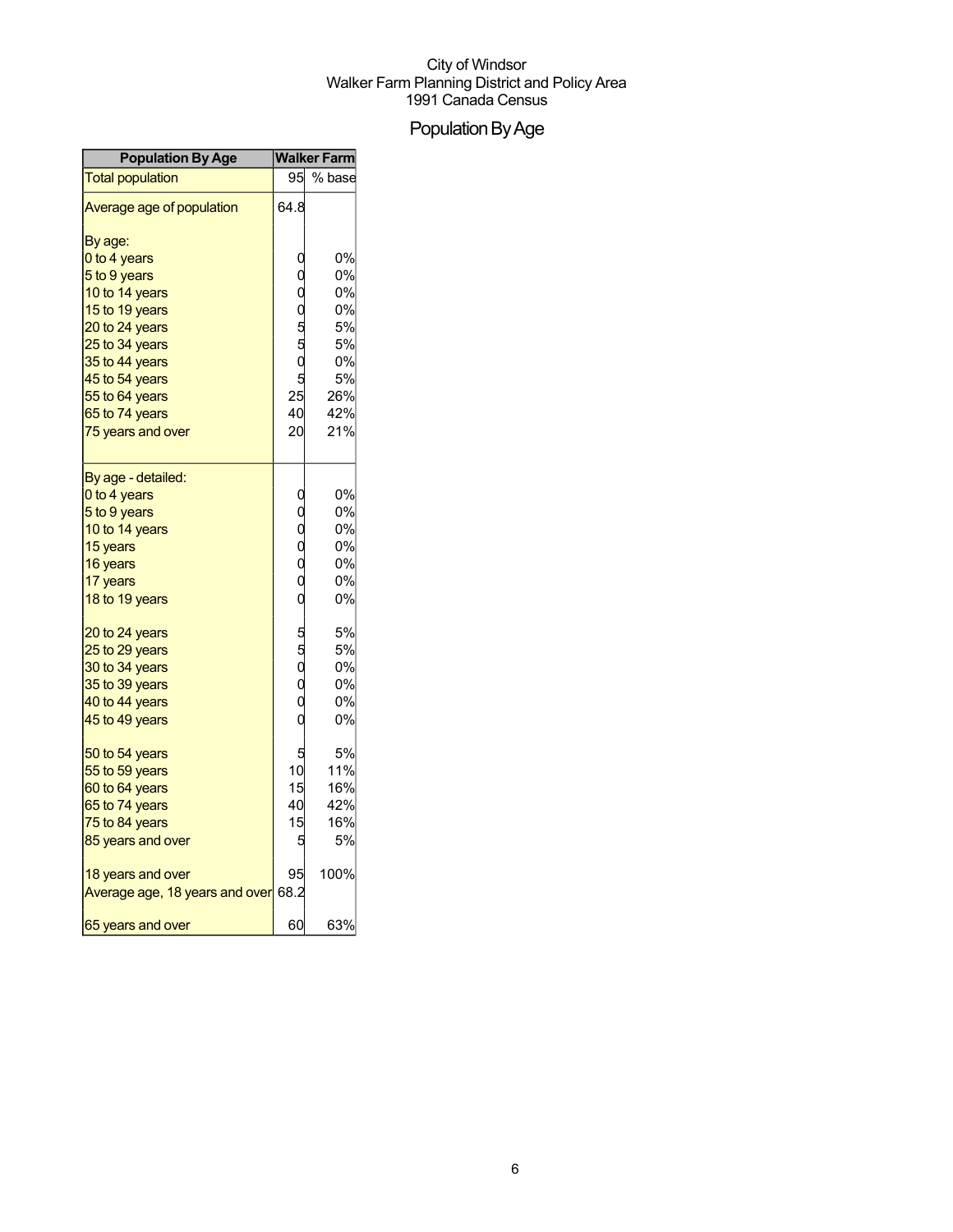## Male Population by age

| <b>Male Population by age</b>        |                       | <b>Walker Farm</b> |
|--------------------------------------|-----------------------|--------------------|
| <b>Total population</b>              | 95                    | % base             |
| <b>Male population</b>               | 30                    | 32%                |
| Average age of males                 | 66                    |                    |
| By age:                              |                       |                    |
| 0 to 4 years                         |                       | 0%                 |
| 5 to 9 years                         |                       | 0%                 |
| 10 to 14 years                       |                       | 0%                 |
| 15 to 19 years                       | 0005500               | 0%                 |
| 20 to 24 years                       |                       | 5%                 |
| 25 to 34 years                       |                       | 5%                 |
| 35 to 44 years                       |                       | 0%                 |
| 45 to 54 years                       |                       | 0%                 |
| 55 to 64 years                       | 10                    | 11%                |
| 65 to 74 years                       | 10                    | 11%                |
| 75 years and over                    | 5                     | 5%                 |
| By age - detailed:                   |                       |                    |
| 0 to 4 years                         |                       | 0%                 |
| 5 to 9 years                         | 0 0 0 0<br>0 0 0<br>0 | 0%                 |
| 10 to 14 years                       |                       | 0%                 |
| 15 years                             |                       | 0%                 |
| 16 years                             |                       | 0%                 |
| 17 years                             |                       | 0%                 |
| 18 to 19 years                       |                       | 0%                 |
| 20 to 24 years                       |                       | 5%                 |
| 25 to 29 years                       | 55000                 | 5%                 |
| 30 to 34 years                       |                       | 0%                 |
| 35 to 39 years                       |                       | 0%                 |
| 40 to 44 years                       |                       | 0%                 |
| 45 to 49 years                       |                       | 0%                 |
| 50 to 54 years                       | 0<br>5<br>10<br>10    | 0%                 |
| 55 to 59 years                       |                       | 5%                 |
| 60 to 64 years                       |                       | 5%                 |
| 65 to 74 years                       |                       | 11%                |
| 75 to 84 years                       |                       | 0%                 |
| 85 years and over                    |                       | 5%                 |
| 18 years and over                    | 30                    | 32%                |
| Average age, males 18 years and over | 66                    |                    |
| 65 years and over                    | 15                    | 16%                |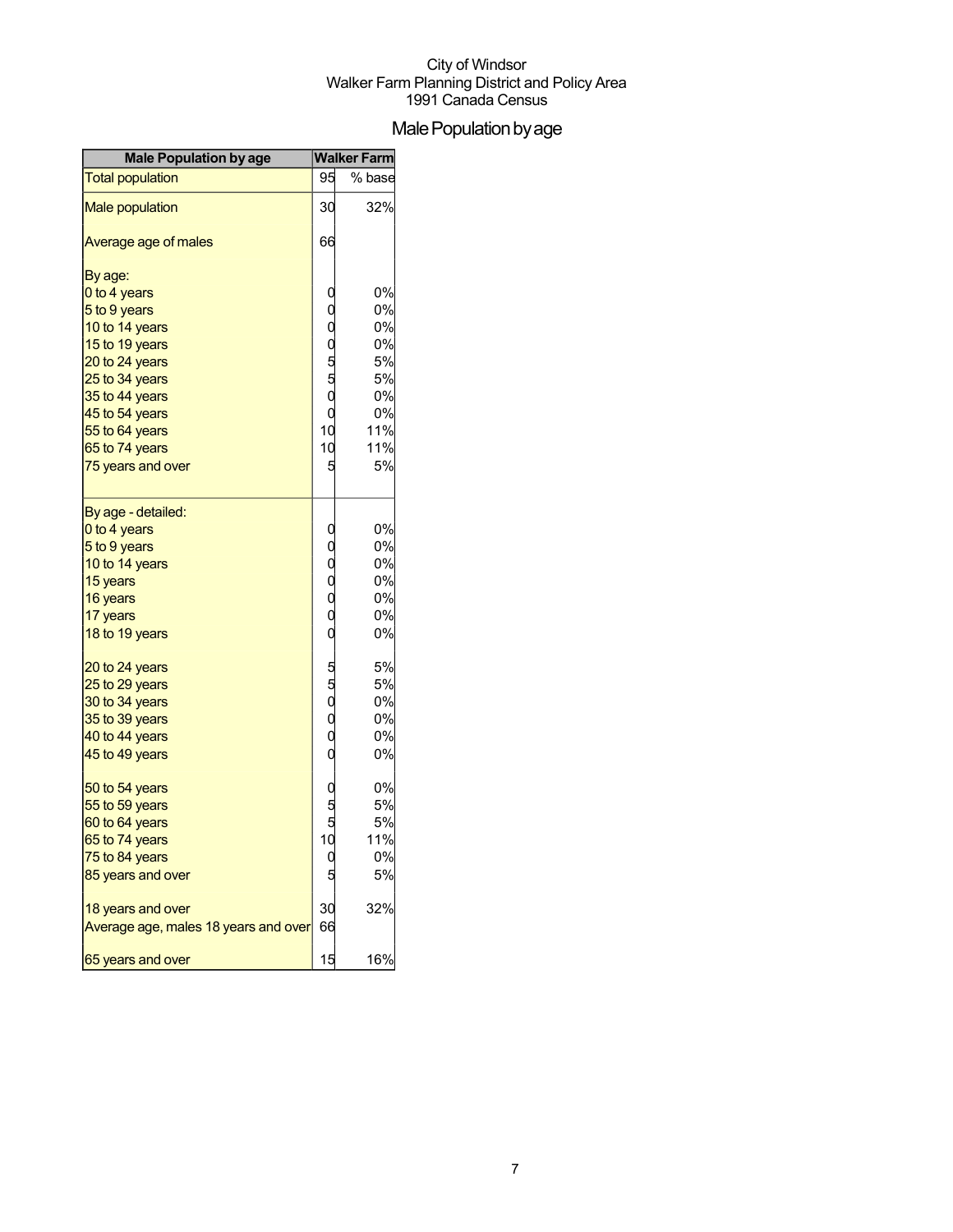## Female Population by age

| <b>Female Population by age</b>        | <b>Walker Farm</b>  |        |
|----------------------------------------|---------------------|--------|
| <b>Total population</b>                | 95                  | % base |
| <b>Female population</b>               | 70                  | 74%    |
| Average age of females                 | 64.3                |        |
| By age:                                |                     |        |
| 0 to 4 years                           |                     | 0%     |
| 5 to 9 years                           |                     | 0%     |
| 10 to 14 years                         | 00005               | 0%     |
| 15 to 19 years                         |                     | 0%     |
| 20 to 24 years                         |                     | 0%     |
| 25 to 34 years                         |                     | 0%     |
| 35 to 44 years                         |                     | 0%     |
| 45 to 54 years                         |                     | 5%     |
| 55 to 64 years                         | 15                  | 16%    |
| 65 to 74 years                         | 30                  | 32%    |
| 75 years and over                      | 15                  | 16%    |
| By age - detailed:                     |                     |        |
| 0 to 4 years                           |                     | 0%     |
| 5 to 9 years                           | 0000000             | 0%     |
| 10 to 14 years                         |                     | 0%     |
| 15 years                               |                     | 0%     |
| 16 years                               |                     | 0%     |
| 17 years                               |                     | 0%     |
| 18 to 19 years                         |                     | 0%     |
| 20 to 24 years                         |                     | 0%     |
| 25 to 29 years                         | 0 0 0<br>0 0 0<br>0 | 0%     |
| 30 to 34 years                         |                     | 0%     |
| 35 to 39 years                         |                     | 0%     |
| 40 to 44 years                         |                     | 0%     |
| 45 to 49 years                         |                     | 0%     |
| 50 to 54 years                         |                     | 5%     |
| 55 to 59 years                         | 5<br>5              | 5%     |
| 60 to 64 years                         | 10                  | 11%    |
| 65 to 74 years                         | 30                  | 32%    |
| 75 to 84 years                         | 15                  | 16%    |
| 85 years and over                      |                     | 0%     |
| 18 years and over                      | 65                  | 68%    |
| Average age, females 18 years and over | 69.2                |        |
| 65 years and over                      | 45                  | 47%    |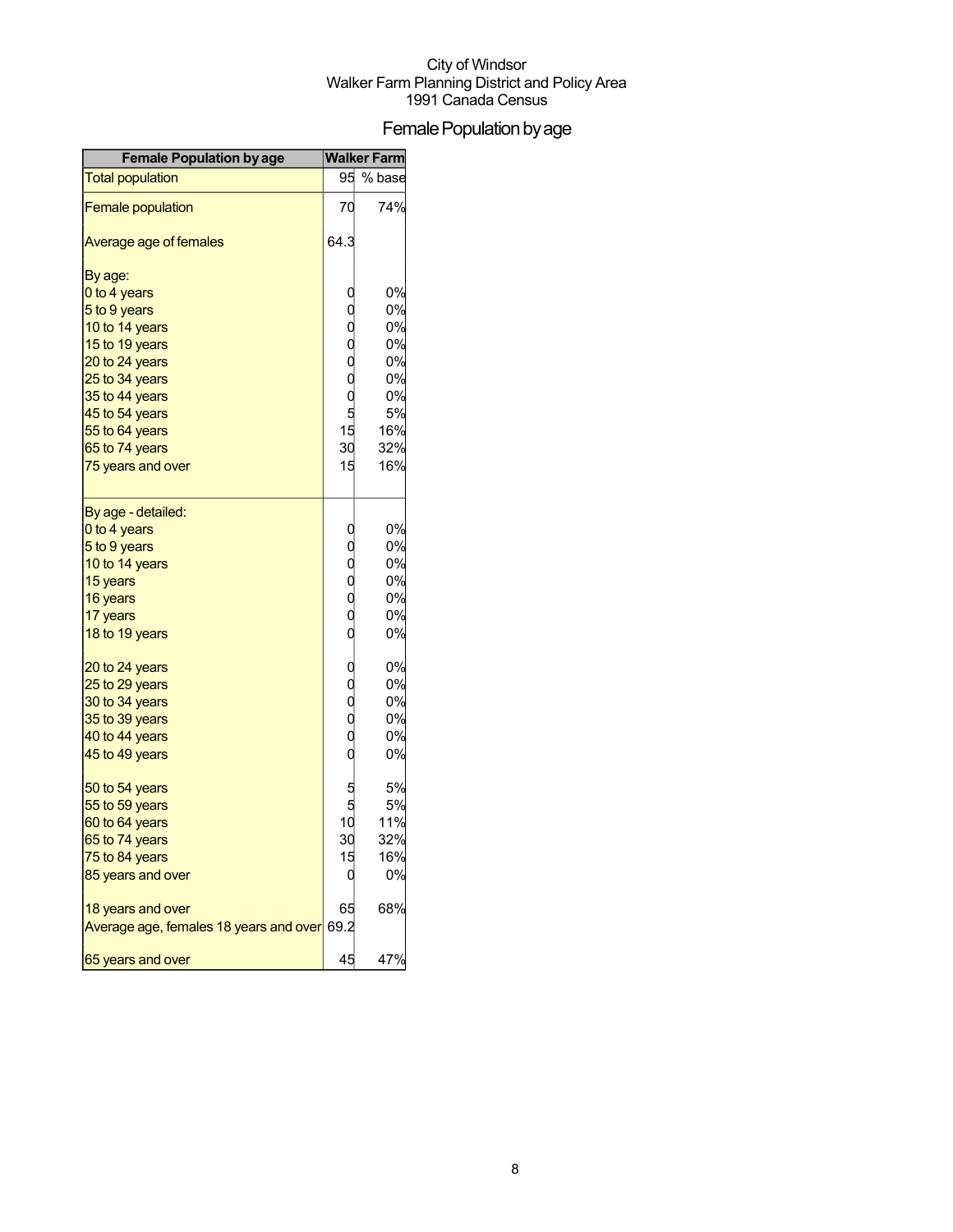## Family Structure and Children

| <b>Family Structure and Children Walker Farm</b> |                       |        |
|--------------------------------------------------|-----------------------|--------|
| <b>Total census families</b>                     | 20                    | % base |
| By family structure:                             |                       |        |
| Total husband-wife families                      | 15                    | 75%    |
| With no children at home                         | 20                    | 100%   |
| With children at home                            | 0                     | 0%     |
| 1 child                                          |                       | 0%     |
| 2 children                                       |                       | 0%     |
| 3 or more children                               | 5                     | 25%    |
| <b>Families - now-married couples</b>            | 15                    | 75%    |
| With no children at home                         | 20                    | 100%   |
| With children at home                            | 0                     | 0%     |
| 1 child                                          |                       | 0%     |
| 2 children                                       | 0<br>0                | 0%     |
| 3 or more children                               | 5                     | 25%    |
| <b>Families - common-law couples</b>             |                       | 0%     |
| With no children at home                         |                       | 0%     |
| With children at home                            |                       | 0%     |
| 1 child                                          |                       | 0%     |
| 2 children                                       |                       | 0%     |
| 3 or more children                               | o<br>o<br>o<br>o      | 0%     |
| Lone-parent families                             |                       | 25%    |
| Lone male parent                                 |                       | 0%     |
| 1 child at home                                  | 5<br>0<br>0<br>0      | 0%     |
| 2 children at home                               |                       | 0%     |
| 3 or more children at home                       | $\overline{0}$        | 0%     |
| Lone female parent                               |                       | 0%     |
| 1 child at home                                  | 0<br>0                | 0%     |
| 2 children at home                               | $\overline{0}$        | 0%     |
| 3 or more children at home                       |                       | 0%     |
| <b>Total children at home</b>                    | 5                     | % base |
| By age of children:                              |                       |        |
| $0 - 5$ years                                    |                       | 0%     |
| $6 - 14$ years                                   |                       | 100%   |
| 15 - 17 years                                    |                       | 0%     |
| 18 - 24 years                                    |                       | 100%   |
| 25 years and over                                | 0<br>0<br>5<br>0<br>5 | 0%     |
| Average children per family                      | 0.3                   |        |
|                                                  |                       |        |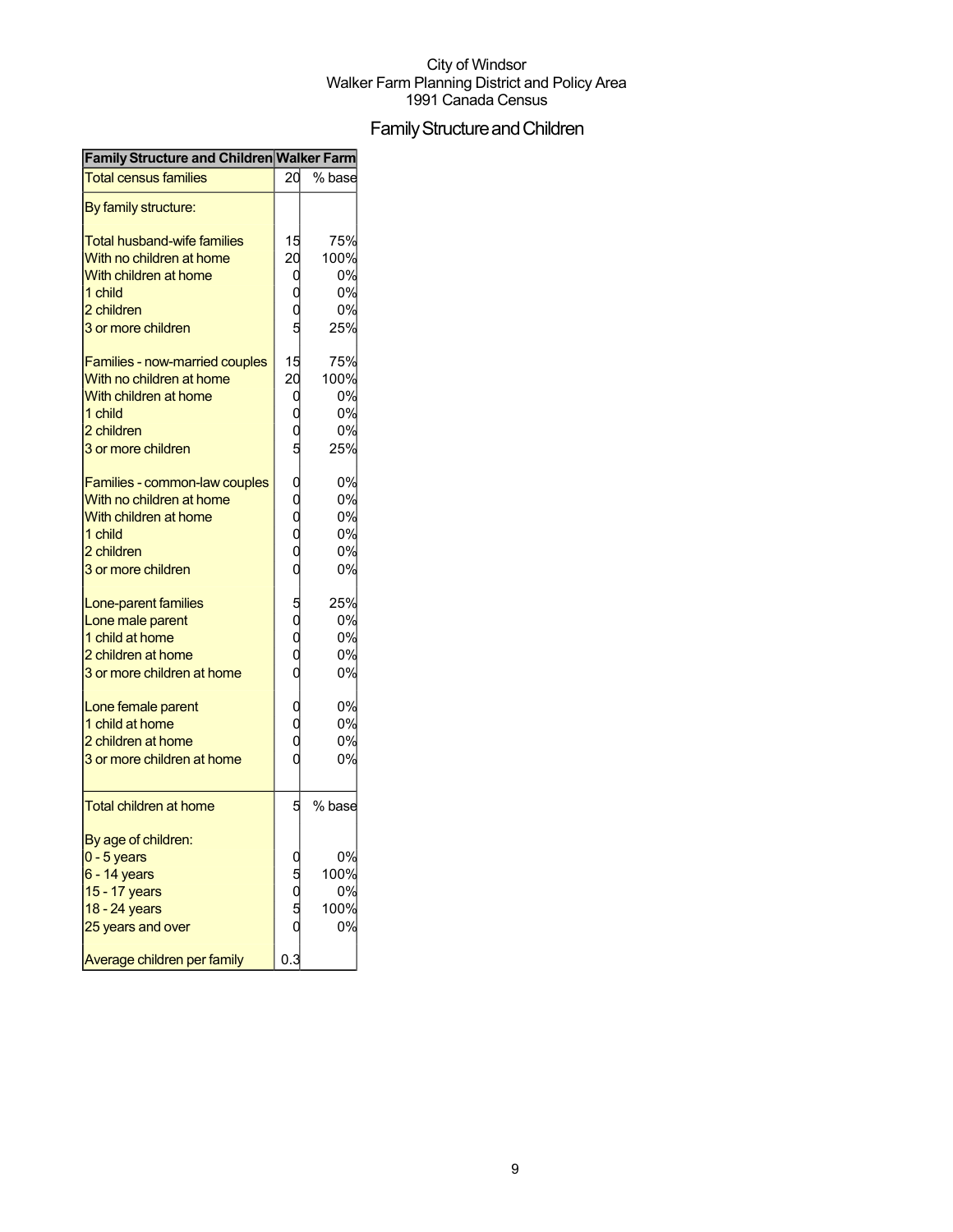## Households and Marital Status

| <b>Households and Marital Status</b>                     |     | <b>Walker Farm</b> |
|----------------------------------------------------------|-----|--------------------|
| <b>Private households</b>                                | 65  | % base             |
|                                                          |     |                    |
| By size of household:                                    |     |                    |
| 1 person                                                 | 45  | 69%                |
| 2 persons                                                | 15  | 23%                |
| 3 persons                                                | C   | 0%                 |
| 4 - 5 persons                                            |     | 8%                 |
| 6 or more persons                                        |     | 0%                 |
|                                                          |     |                    |
| By number of census families:                            |     |                    |
| Non-family households                                    | 45  | 69%                |
| <b>Family households</b>                                 | 20  | 31%<br>31%         |
| 1 census family                                          | 20  | 0%                 |
| 2 or more census families                                | C   |                    |
| Persons in private households                            | 95  |                    |
| Average persons per household                            | 1.5 |                    |
|                                                          |     |                    |
| <b>Census families in private</b>                        | 20  | % base             |
| households                                               |     |                    |
|                                                          |     |                    |
| By size of census family:<br>2 persons                   | 15  | 75%                |
| 3 persons                                                |     | 0%                 |
| 4 persons                                                |     | 0%                 |
| 5 or more persons                                        |     | 0%                 |
|                                                          |     |                    |
| <b>Total population</b>                                  | 95  | % base             |
| By marital status, for persons 15 years of age and over: |     |                    |
| Single (never married)                                   | 10  | 11%                |
| <b>Married</b>                                           | 40  | 42%                |
| Widowed                                                  | 3C  | 32%                |
| <b>Divorced</b>                                          |     | 5%                 |
| Separated                                                | 0   | 0%                 |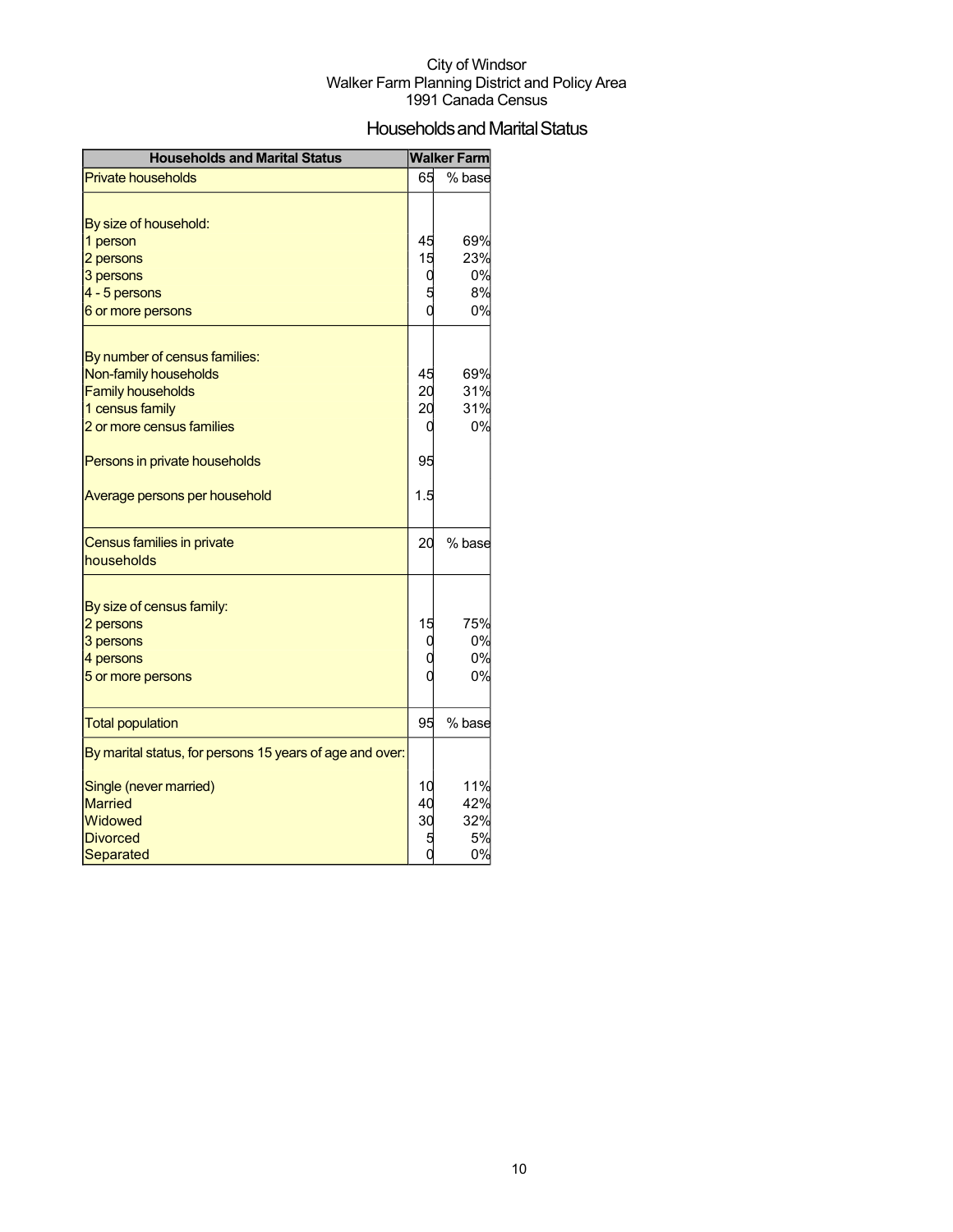## Family Status and Family Size

| <b>Family Status and Family Size</b>                                                                                                                                  |                | <b>Walker Farm</b>            |
|-----------------------------------------------------------------------------------------------------------------------------------------------------------------------|----------------|-------------------------------|
| Persons in private households                                                                                                                                         | 90             | % base                        |
| By living arrangements:<br>Number of non-family persons<br><b>Living with relatives</b><br>Living with non-relatives only<br>Living alone                             | 45<br>50       | 50%<br>6%<br>0%<br>56%        |
| Number of family persons                                                                                                                                              | 45             | 50%                           |
| Average persons per family                                                                                                                                            | 2.3            |                               |
| Persons 65+ years in househlds                                                                                                                                        | 55             | % base                        |
| By living arrangements:<br>Number of non-family persons<br><b>Living with relatives</b><br>Living with non-relatives only<br>Living alone<br>Number of family persons | 35<br>35<br>20 | 64%<br>0%<br>0%<br>64%<br>36% |
| Economic families in househlds                                                                                                                                        | 20             | % base                        |
| By size of economic family:<br>2 persons<br>3 persons<br>4 persons<br>5 or more persons                                                                               | 15             | 75%<br>25%<br>0%<br>0%        |
| Persons in economic families                                                                                                                                          | 45             |                               |
| Average persons per economic family<br><b>Total unattached individuals</b>                                                                                            | 2.3<br>45      |                               |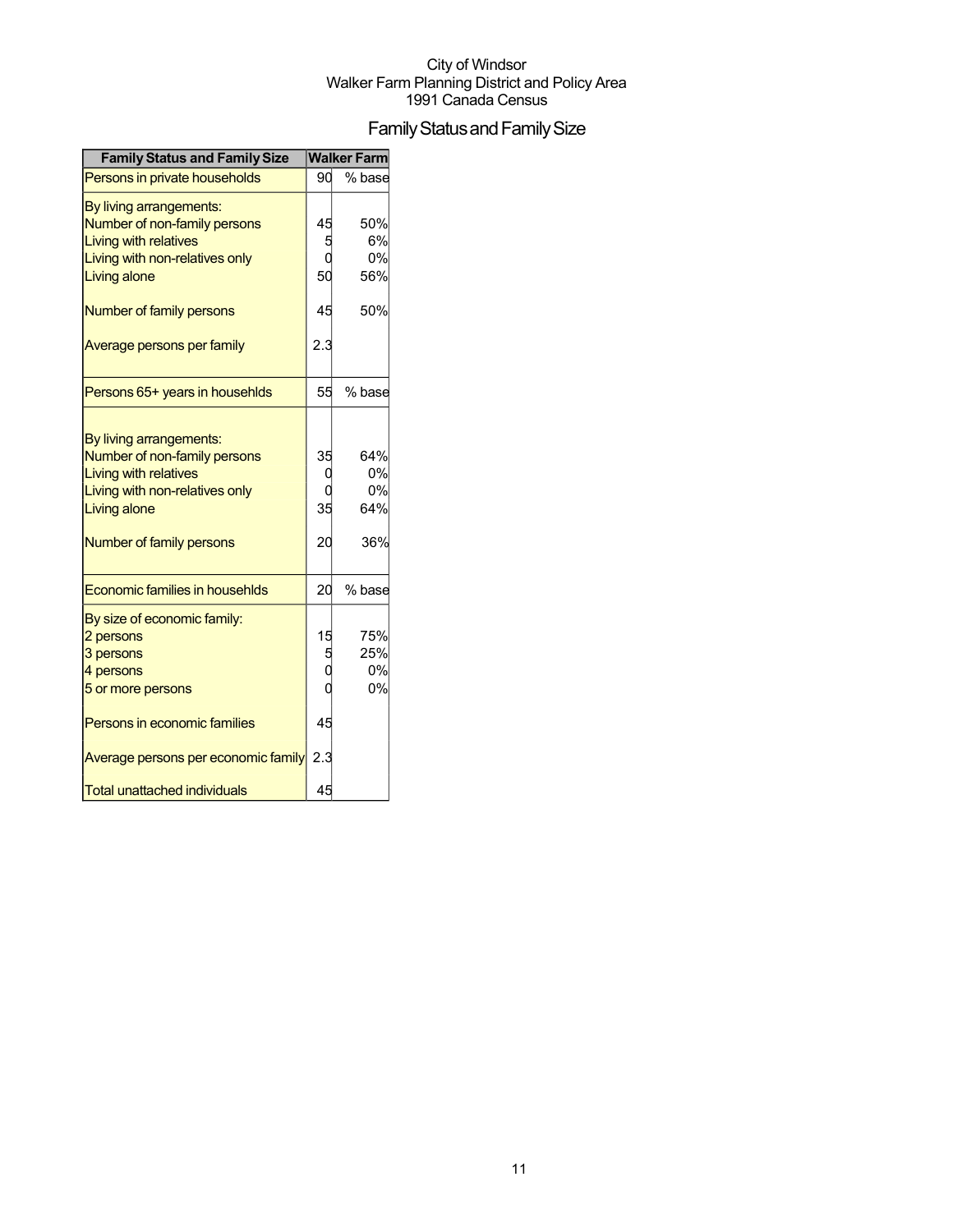## Dwellings

| Dwellings                      | <b>Walker Farm</b> |           |
|--------------------------------|--------------------|-----------|
| <b>Occupied dwellings</b>      |                    | 65 % base |
| By tenure:                     |                    |           |
| Rented                         | 60                 | 92%       |
| Owned                          | 10                 | 15%       |
| <b>Band housing</b>            | 0                  | 0%        |
| By dwelling type:              |                    |           |
| Single-detached house          |                    | 8%        |
| Semi-detached house            | $\rm\dot{0}$       | 0%        |
| <b>Row house</b>               |                    | 0%        |
| Apartment, detached duplex     |                    | 0%        |
| Apartment less than 5 storey   | 60                 | 92%       |
| Apartment 5 or more storeys    | 0                  | 0%        |
| Other single attached house    | Ó                  | 0%        |
| <b>Movable dwelling</b>        | O                  | 0%        |
| Average rooms per dwelling     | 4.1                |           |
| Average bedrooms per dwelling  | 1.5                |           |
| Average persons per room       | 0.4                |           |
| By period of construction      |                    |           |
| Before 1946                    | 0                  | 0%        |
| 1946 - 1960                    |                    | 0%        |
| 1961 - 1970                    |                    | 0%        |
| 1971 - 1980                    |                    | 0%        |
| 1981 - 1985                    | $\overline{0}$     | 0%        |
| 1986 - 1991                    | 60                 | 92%       |
| Condition of dwelling:         |                    |           |
| Regular maintenance            | 65                 | 100%      |
| Minor repairs needed           | 0                  | 0%        |
| <b>Major repairs needed</b>    | O                  | 0%        |
| Owner one-family households    |                    | 10 % base |
| Average value of dwellings     | \$311,262          |           |
| Owner expenses:                |                    |           |
| Average major monthly payments | \$263              |           |
| Payments > 30% of income       | 0                  | 0%        |
| Tenant one-family households   |                    | 30 % base |
| Tenant expenses:               |                    |           |
| Average gross monthly rent     | \$493              |           |
| Rent > 30% of income           |                    | 0%        |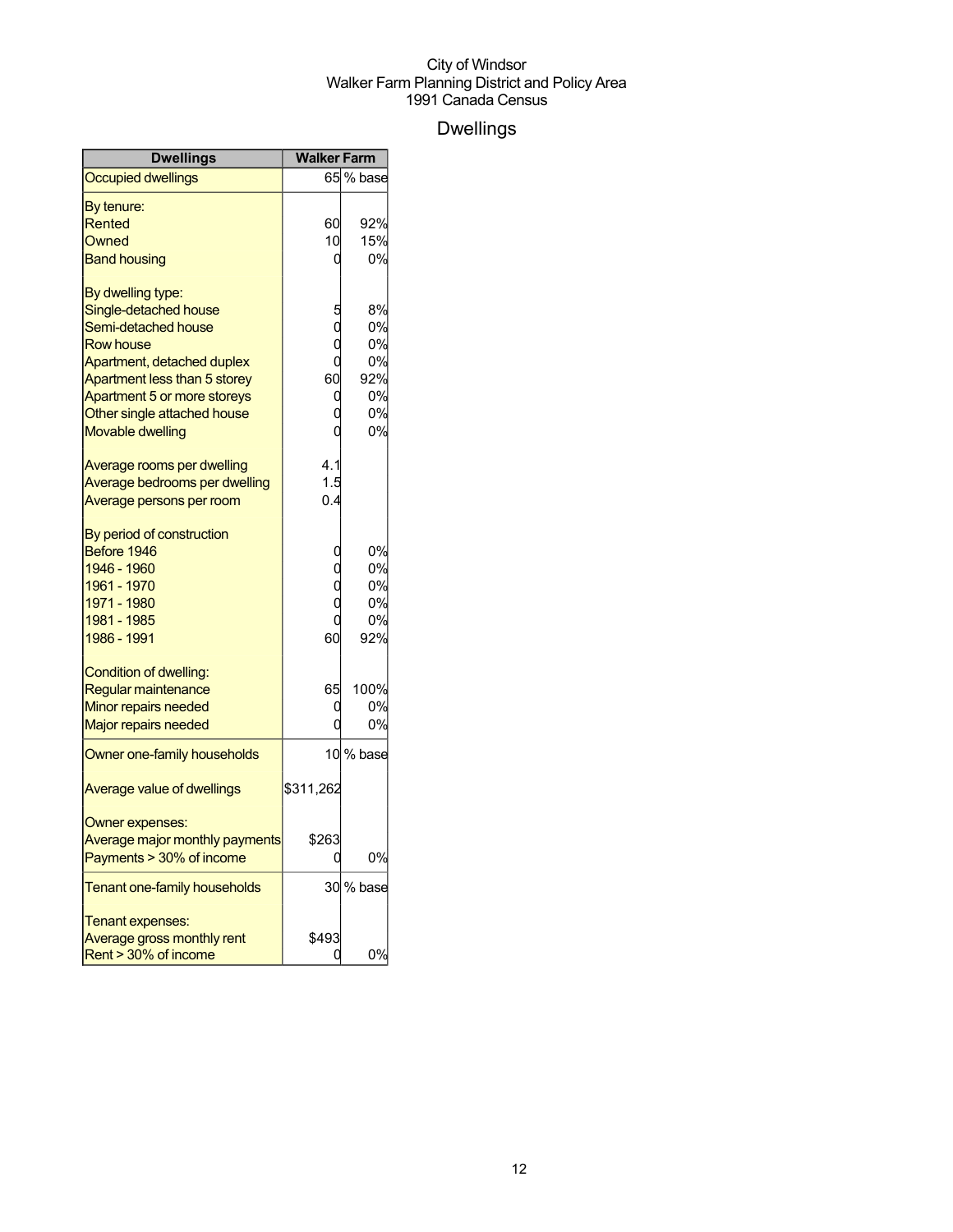## Language - Mother tongue

| Language - Mother tongue            |                       | <b>Walker Farm</b> |
|-------------------------------------|-----------------------|--------------------|
| <b>Total responses</b>              | 95                    | % base             |
|                                     |                       |                    |
| <b>Total single responses</b>       | 90                    | 95%                |
| <b>Total official languages</b>     | 75                    | 79%                |
| <b>English</b>                      | 65                    | 68%                |
| French                              | 10                    | 11%                |
| <b>Total non-official languages</b> | 20                    | 21%                |
| Arabic                              | 0                     | 0%                 |
| <b>Bulgarian</b>                    |                       | 0%                 |
| <b>Chinese</b>                      | 0<br>0<br>0           | 0%                 |
| <b>Dutch</b>                        |                       | 0%                 |
| <b>Finnish</b>                      | $\overline{0}$        | 0%                 |
| German                              | 10                    | 11%                |
| Greek                               |                       | 0%                 |
| Hungarian                           |                       | 0%                 |
| Italian                             | 0 0 0 0<br>0 0 0      | 5%                 |
| Polish                              |                       | 0%                 |
| Portuguese                          |                       | 0%                 |
| Punjabi                             |                       | 0%                 |
| <b>Russian</b>                      |                       | 0%                 |
| <b>Spanish</b>                      |                       | 0%                 |
| Tagalog (Pilipino)                  |                       | 0%                 |
| Ukrainian                           | oooo                  | 5%                 |
| Vietnamese                          |                       | 0%                 |
| Major aboriginal languages          | 0                     | 0%                 |
| Languages other than above          | 0                     | 0%                 |
| <b>Total multiple responses</b>     | 5                     | 5%                 |
| <b>English and French</b>           |                       | 0%                 |
| English and non-official language   |                       | 5%                 |
| French and non-official language    |                       | 0%                 |
| English, French and other language  | 0<br>0<br>0<br>0<br>0 | 0%                 |
| Non-official languages              |                       | 0%                 |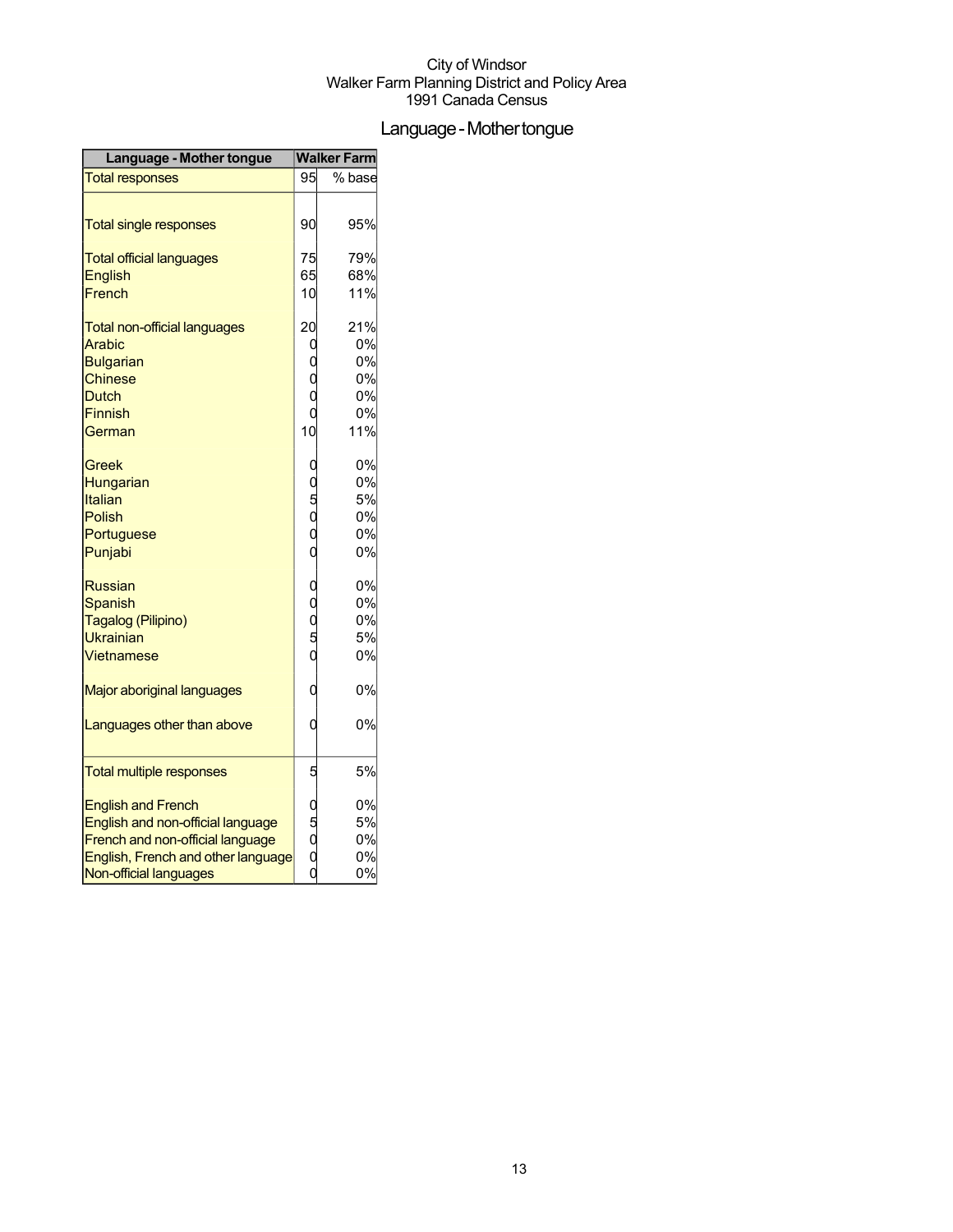## Language-Homelanguage

| Language - Home language Walker Farm |                       |        |
|--------------------------------------|-----------------------|--------|
| <b>Total responses</b>               | 100                   | % base |
| <b>Total single responses</b>        | 100                   | 100%   |
| <b>Total official languages</b>      | 90                    | 90%    |
| English                              | 90                    | 90%    |
| French                               | 0                     | 0%     |
| <b>Total non-official languages</b>  | 10                    | 10%    |
| <b>Arabic</b>                        | 0                     | 0%     |
| Armenian                             |                       | 0%     |
| <b>Chinese</b>                       | 0<br>0<br>0<br>0      | 0%     |
| <b>Creoles</b>                       |                       | 0%     |
| Croatian                             |                       | 0%     |
| <b>Dutch</b>                         | $\overline{0}$        | 0%     |
| German                               | O                     | 0%     |
| Greek                                |                       | 0%     |
| Gujarati                             | $0$<br>$0$<br>$0$     | 0%     |
| Hungarian                            |                       | 0%     |
| Hindi                                |                       | 0%     |
| Italian                              | $\overline{0}$        | 0%     |
| Japanese                             | C                     | 0%     |
| Khmer (Cambodian)                    |                       | 0%     |
| Korean                               | $0$<br>$0$<br>$0$     | 0%     |
| Portuguese                           |                       | 0%     |
| Persian (Farsi)                      |                       | 0%     |
| <b>Polish</b>                        | $\overline{0}$        | 0%     |
| Punjabi                              |                       | 0%     |
| Romanian                             | 0<br>0<br>0<br>0<br>0 | 0%     |
| <b>Russian</b>                       |                       | 0%     |
| Spanish                              |                       | 0%     |
| Tagalog (Pilipino)                   |                       | 0%     |
| Tamil                                |                       | 0%     |
| <b>Ukrainian</b>                     |                       | 0%     |
| Urdu                                 |                       | 0%     |
| Vietnamese                           | $\overline{0}$        | 0%     |
| Major aboriginal languages           |                       | 0%     |
| Languages other than above           | 10                    | 10%    |
| <b>Total multiple responses</b>      |                       | 0%     |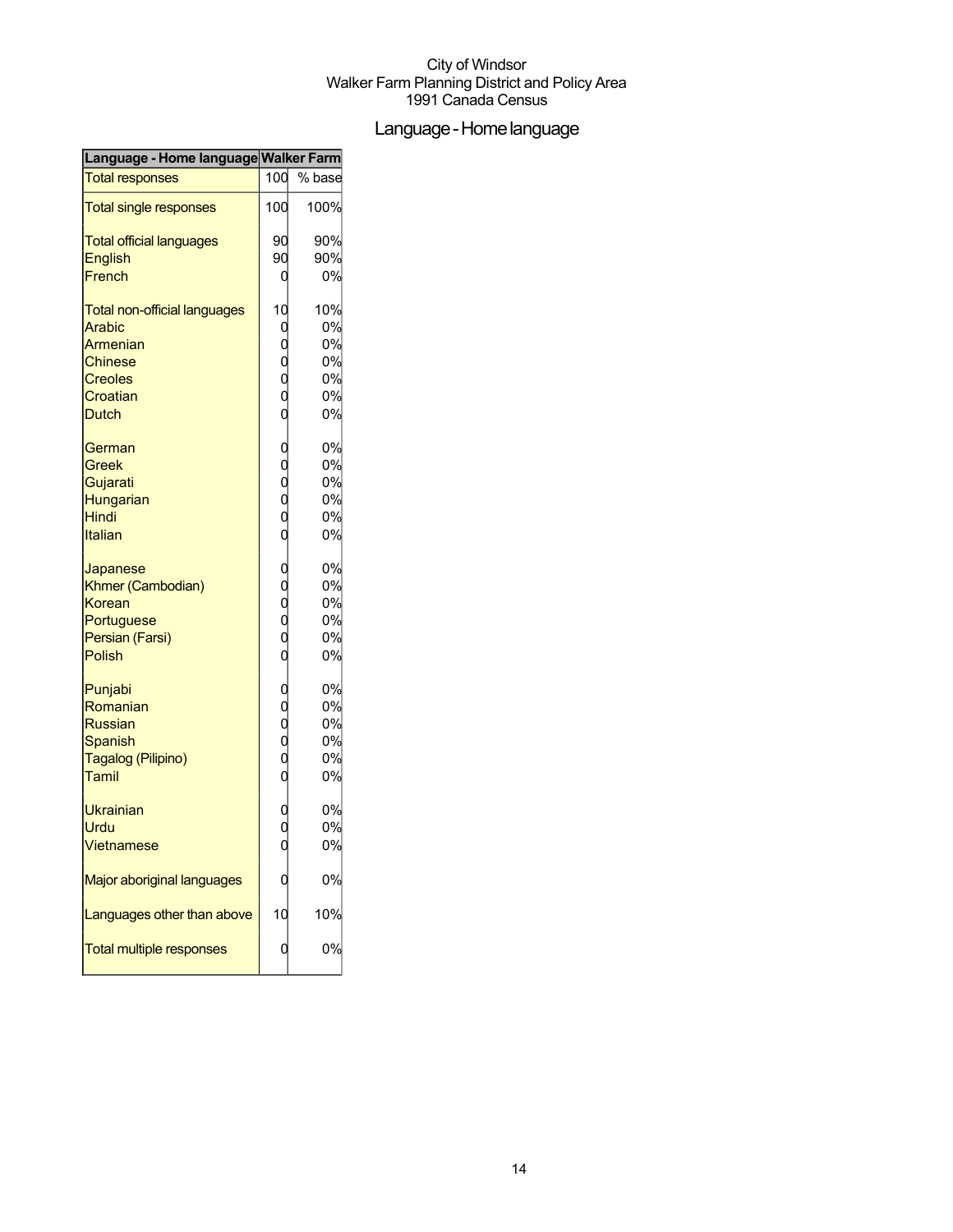## Language - Knowledge of

| Language - Knowledge of Walker Farm                                                                                                            |                                                                                   |                                   |  |
|------------------------------------------------------------------------------------------------------------------------------------------------|-----------------------------------------------------------------------------------|-----------------------------------|--|
| <b>Total population</b>                                                                                                                        | 95                                                                                | $%$ base                          |  |
| <b>Official languages:</b><br><b>English only</b><br><b>French only</b><br><b>Both English and French</b><br><b>Neither English nor French</b> | 95<br>0<br>10<br>0                                                                | 100%<br>0%<br>11%<br>0%           |  |
| Non-official languages:<br>Armenian<br>Arabic<br><b>Chinese</b><br>Cree<br><b>Creoles</b><br>Croatian                                          | oooooooooo                                                                        | 0%<br>0%<br>0%<br>0%<br>0%<br>0%  |  |
| <b>Dutch</b><br><b>Finnish</b><br>German<br>Greek<br>Gujarati<br><b>Hebrew</b>                                                                 |                                                                                   | 0%<br>0%<br>11%<br>0%<br>0%<br>0% |  |
| Hindi<br>Hungarian<br><b>Italian</b><br>Japanese<br>Korean<br>Persian (Farsi)                                                                  | 。。。。。。                                                                            | 0%<br>0%<br>0%<br>0%<br>0%<br>0%  |  |
| Polish<br>Portuguese<br>Punjabi<br>Romanian<br><b>Russian</b><br>Spanish                                                                       | $\begin{matrix}0\0\0\end{matrix}$<br>$\begin{bmatrix} 10 \\ 0 \\ 0 \end{bmatrix}$ | 0%<br>0%<br>0%<br>11%<br>0%<br>0% |  |
| Tagalog (Pilipino)<br>Tamil<br>Ukrainian<br>Urdu<br>Vietnamese<br>Yiddish                                                                      | ooooo                                                                             | 0%<br>0%<br>0%<br>0%<br>0%<br>0%  |  |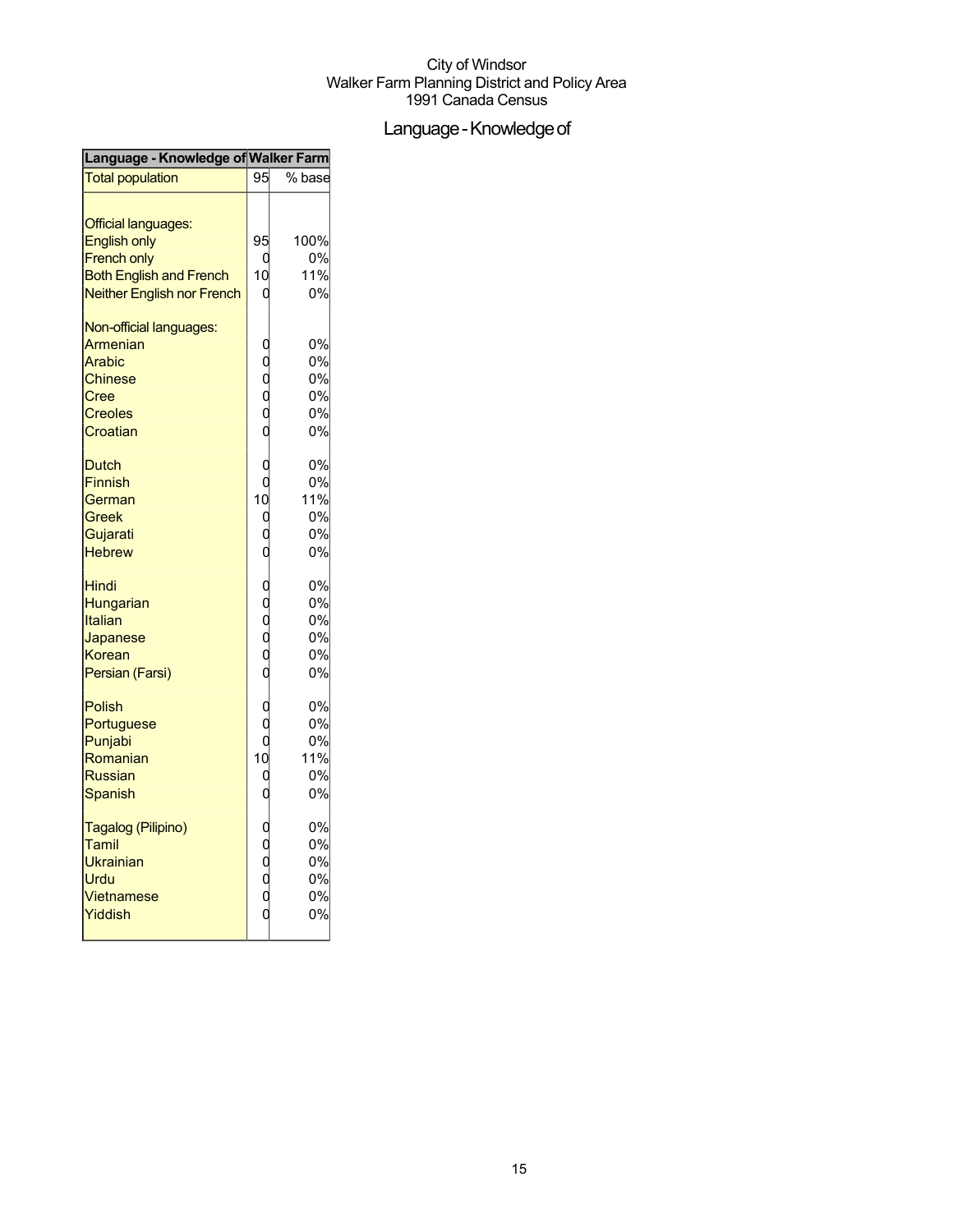## Religion

| <b>Religion</b>                                                                                           | <b>Walker Farm</b>             |                               |  |
|-----------------------------------------------------------------------------------------------------------|--------------------------------|-------------------------------|--|
| <b>Total population</b>                                                                                   | 95                             | % base                        |  |
| Catholic<br><b>Roman Catholic</b><br><b>Ukrainian Catholic</b>                                            | 10<br>10<br>0                  | 11%<br>11%<br>0%              |  |
| Protestant<br><b>United Church</b><br>Anglican<br><b>Baptist</b><br>Presbyterian                          | 80<br>0<br>10<br>25<br>0       | 84%<br>0%<br>11%<br>26%<br>0% |  |
| Lutheran<br>Pentecostal<br><b>Mennonite</b><br><b>Jehovah's Witnesses</b>                                 | 0<br>25<br>0<br>$\overline{0}$ | 0%<br>26%<br>0%<br>0%         |  |
| <b>Reformed Bodies</b><br><b>Salvation Army</b><br>Latter-day Saints (Mormons)<br><b>Other Protestant</b> | 0<br>0<br>O<br>30              | 0%<br>0%<br>0%<br>32%         |  |
| <b>Other Religions</b><br><b>Eastern Orthodox</b><br><b>Jewish</b><br>Islam<br><b>Buddhist</b>            | 0<br>0<br>0<br>0<br>0          | 0%<br>0%<br>0%<br>0%<br>0%    |  |
| Hindu<br><b>Sikh</b><br>Other                                                                             | 0<br>0<br>$\overline{0}$       | 0%<br>0%<br>0%                |  |
| No religious affiliation                                                                                  | 10                             | 11%                           |  |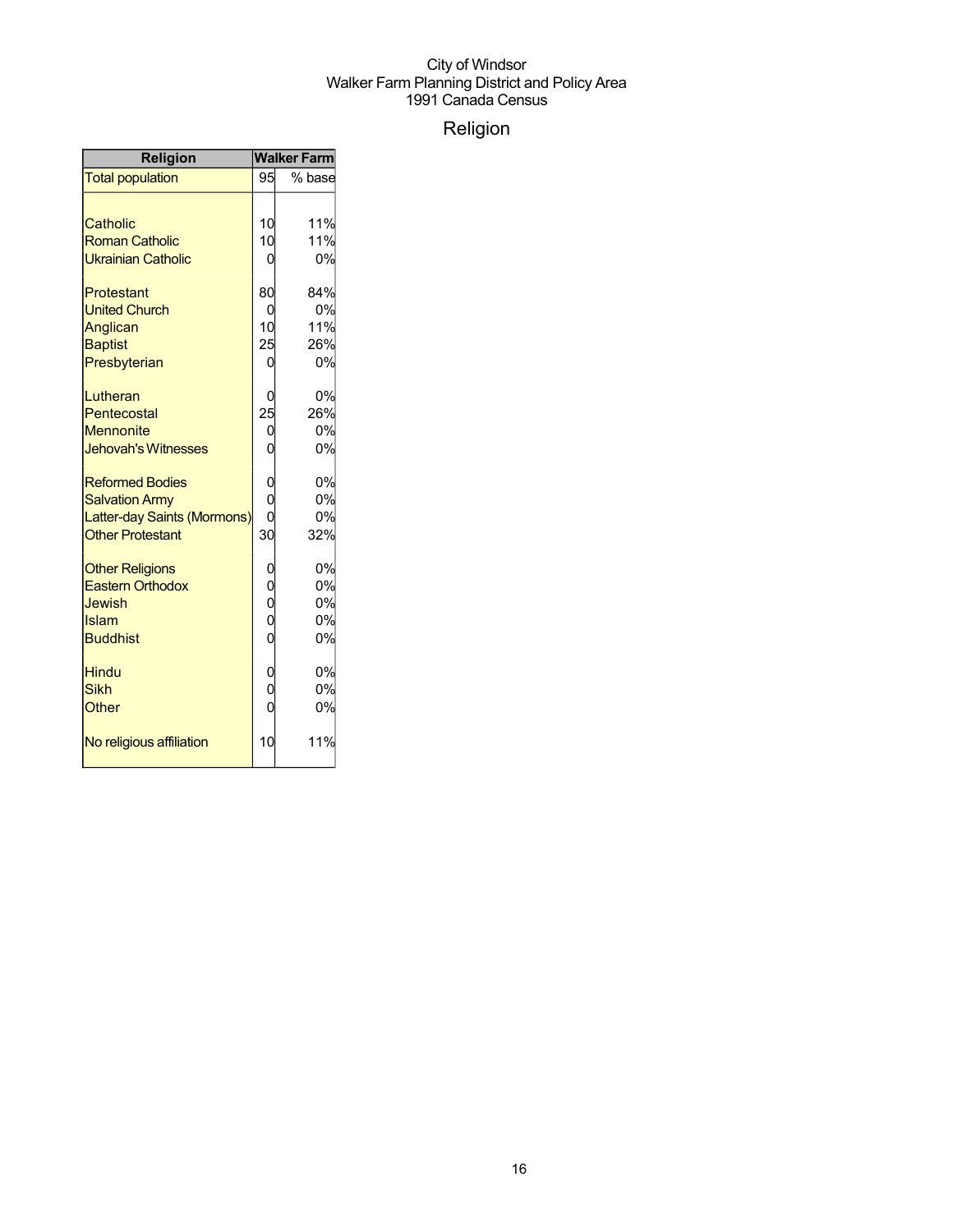## EthnicOrigin

| <b>Ethnic Origin</b>                                                                                                                                       |                                                        | Walker Farm                                       |
|------------------------------------------------------------------------------------------------------------------------------------------------------------|--------------------------------------------------------|---------------------------------------------------|
| <b>Total population</b>                                                                                                                                    | 95                                                     | % base                                            |
| <b>Total single origins</b><br><b>Aboriginal origins</b><br><b>Black origins</b><br><b>British</b><br>English<br>Scottish<br>Irish<br><b>Other British</b> | 80<br>0<br>0<br>50<br>25<br>10<br>15<br>O              | 84%<br>0%<br>0%<br>53%<br>26%<br>11%<br>16%<br>0% |
| Canadian<br>Chinese<br>Croatian<br>Danish<br>Dutch (Netherlands)                                                                                           | $\begin{matrix}0\\0\end{matrix}$<br>o o o              | 0%<br>0%<br>0%<br>0%<br>0%                        |
| East Indian, n.i.e.<br>Filipino<br><b>Finnish</b><br>French<br>German<br>Greek                                                                             | 000000<br>10<br>$\mathbf 0$                            | 0%<br>0%<br>0%<br>0%<br>11%<br>0%                 |
| Hungarian (Magyar)<br>Italian<br>Japanese<br>Jewish<br>Korean<br>Lebanese                                                                                  | 。。。。。                                                  | 0%<br>0%<br>0%<br>0%<br>0%<br>0%                  |
| Norwegian<br><b>Polish</b><br>Portuguese<br>Spanish<br>Swedish<br>Ukrainian                                                                                | 0<br>10<br>$\begin{smallmatrix}0\0\0\end{smallmatrix}$ | 0%<br>11%<br>0%<br>0%<br>0%<br>0%                 |
| <b>Vietnamese</b><br>Yugoslav, n.i.e.                                                                                                                      | $\mathbf{0}$<br>$\overline{0}$                         | 0%<br>0%                                          |
| Other single origins                                                                                                                                       | 0                                                      | 0%                                                |
| <b>Total multiple origins</b>                                                                                                                              | 20                                                     | 21%                                               |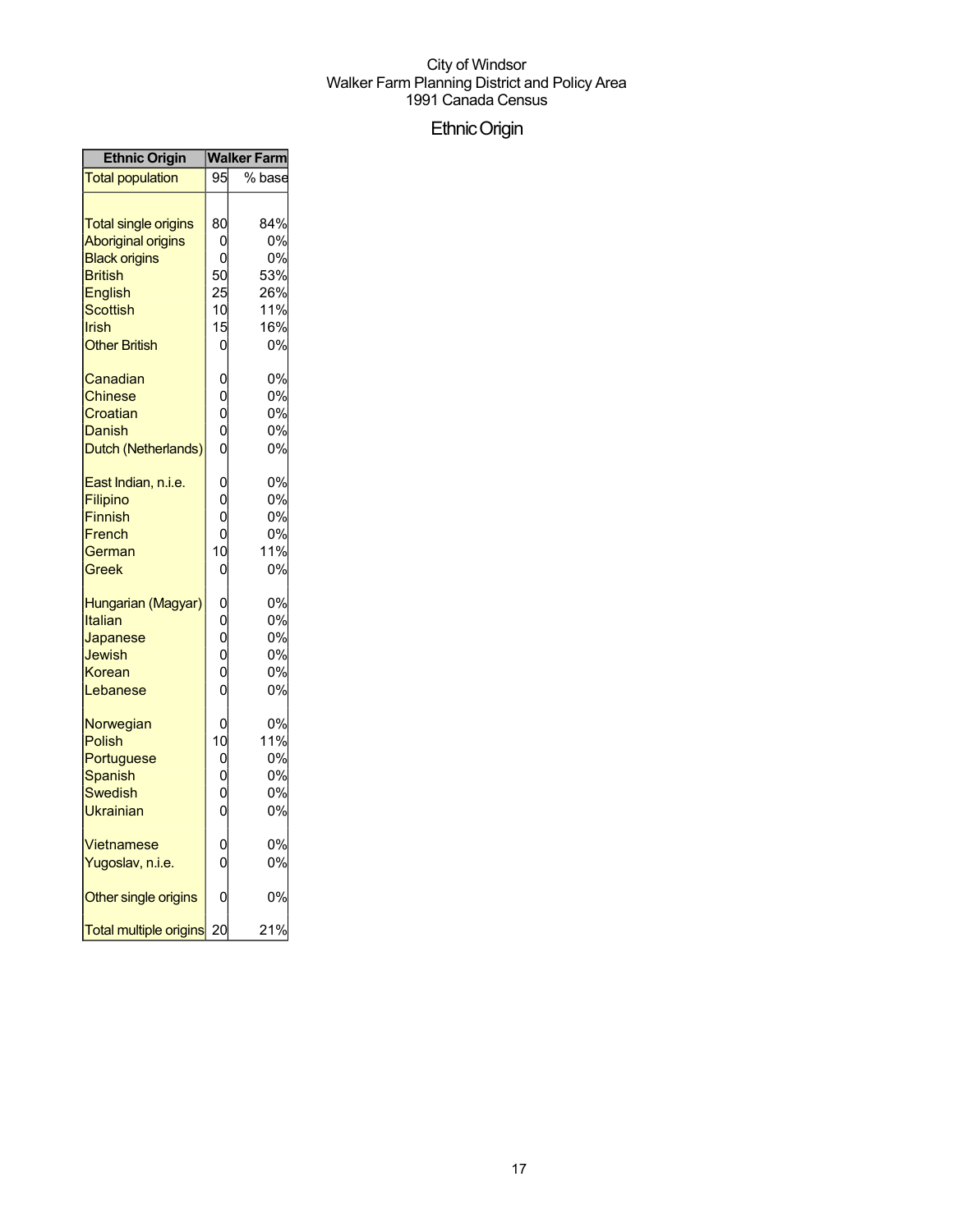## Citizenship and Immigration

| <b>Citizenship and Immigration Walker Farm</b>                                                                                                |                                   |                                    |  |
|-----------------------------------------------------------------------------------------------------------------------------------------------|-----------------------------------|------------------------------------|--|
| <b>Total population</b>                                                                                                                       | 95                                | % base                             |  |
| <b>Canadian citizens</b><br><b>Citizens other than Canadian</b>                                                                               | 95                                | 100%<br>0%                         |  |
| Immigration:<br>Non-immigrant population<br>Born in province of residence                                                                     | 70<br>60                          | 74%<br>63%                         |  |
| Immigrant population<br><b>United States of America</b><br><b>Central and South America</b><br>Caribbean and Bermuda<br><b>United Kingdom</b> | 30<br>15                          | 32%<br>16%<br>0%<br>0%<br>0%       |  |
| <b>Other Europe</b><br><b>Africa</b><br>India<br><b>Other Asia</b><br>Oceania & Other                                                         | 10                                | 11%<br>0%<br>0%<br>0%<br>0%        |  |
| Non-permanent residents                                                                                                                       | ſ                                 | 0%                                 |  |
| <b>Total immigrant population</b>                                                                                                             | 25                                | % base                             |  |
| Period of immigration:<br>Before 1961<br>1961-1970<br>1971-1980<br>1981-1991<br>1981-1987<br>1988-1991                                        | $\overline{20}$<br>1 <sup>C</sup> | 80%<br>0%<br>0%<br>0%<br>0%<br>40% |  |
| Age at immigration:<br>$0 - 4$ years<br>$5 - 19$ years<br>20 years and over                                                                   | $\overline{2}$                    | 0%<br>0%<br>80%                    |  |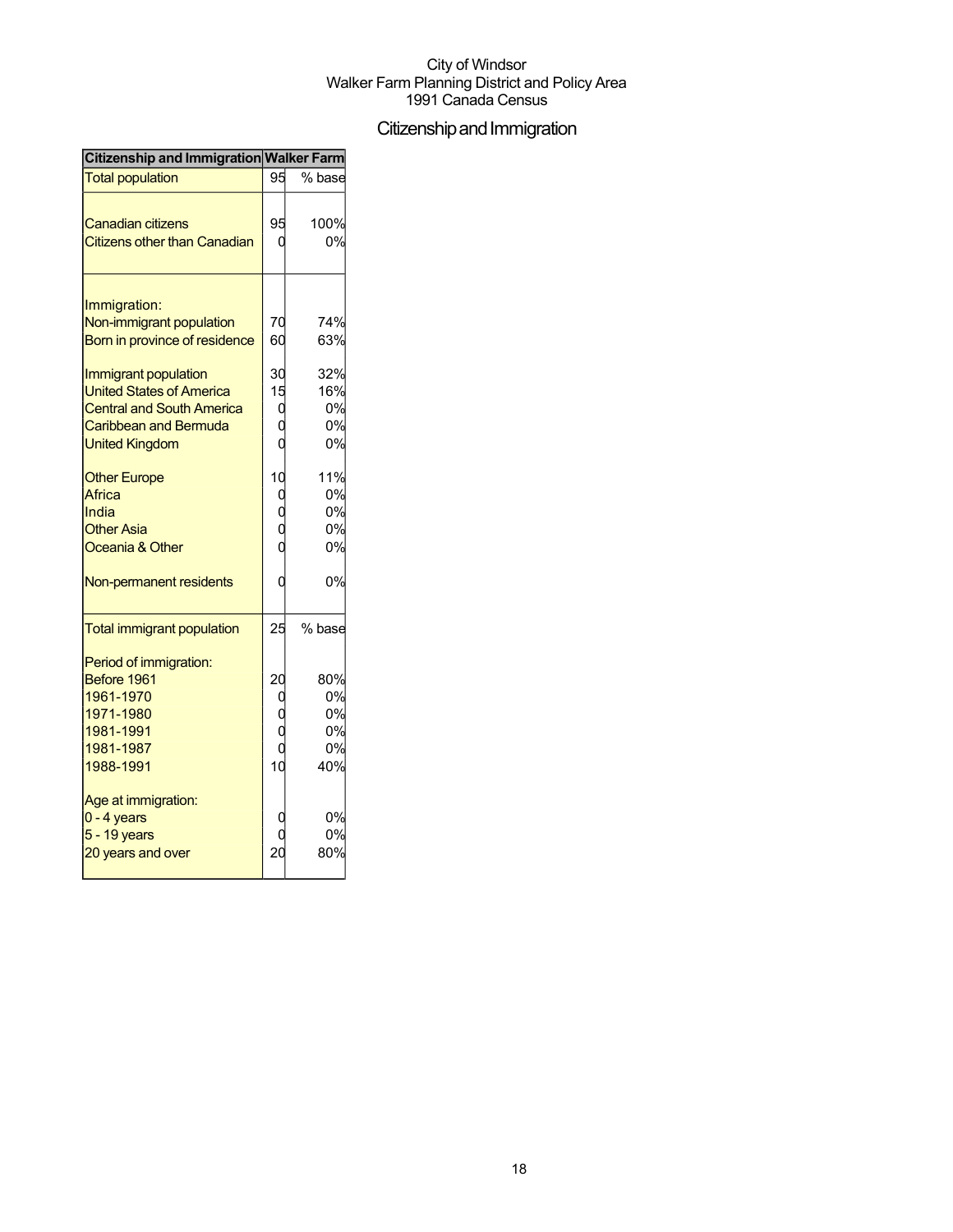## Mobility

| <b>Mobility</b>                                                                                                                      | <b>Walker Farm</b>              |                                       |  |
|--------------------------------------------------------------------------------------------------------------------------------------|---------------------------------|---------------------------------------|--|
| One-year mobility status:                                                                                                            |                                 |                                       |  |
| Population 1 year and over                                                                                                           | 100                             | % base                                |  |
| Non-movers                                                                                                                           | 10                              | 10%                                   |  |
| <b>Movers</b><br><b>Intraprovincial movers</b><br><b>Interprovincial migrants</b><br><b>External migrants</b>                        | 85<br>85<br>0<br>0              | 85%<br>85%<br>0%<br>0%                |  |
| Five-year mobility status:                                                                                                           |                                 |                                       |  |
| Population 5 years and over 100                                                                                                      |                                 | % base                                |  |
| Non-movers                                                                                                                           | 10                              | 10%                                   |  |
| <b>Movers</b><br>Non-migrants<br><b>Migrants</b><br>Internal migrants<br>Intraprovincial migrants<br><b>Interprovincial migrants</b> | 90<br>55<br>35<br>25<br>25<br>0 | 90%<br>55%<br>35%<br>25%<br>25%<br>0% |  |
| <b>External migrants</b>                                                                                                             | 10                              | 10%                                   |  |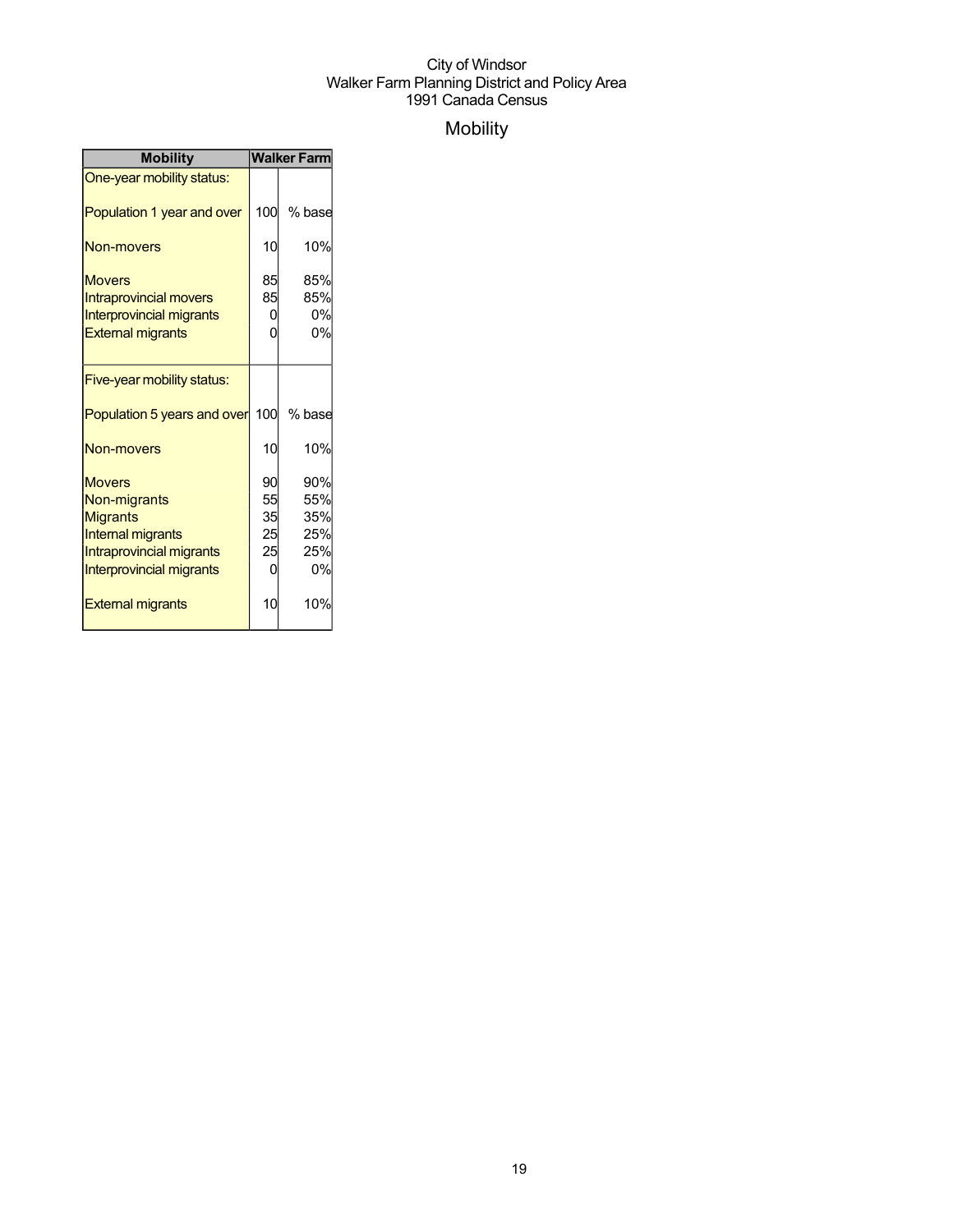## School attendance and Education level

| <b>School attendance and Education level</b>          |                | <b>Walker Farm</b> |
|-------------------------------------------------------|----------------|--------------------|
| Population 15 to 24 years                             | 0              | % base             |
| By school attendance:                                 |                |                    |
| Not attending school                                  | 0              |                    |
| Attending school full time                            | $\overline{0}$ |                    |
| Attending school part time                            | $\Omega$       |                    |
| Population over 15 years                              | 100            | % base             |
| By highest level of schooling:                        |                |                    |
| Less than grade 9                                     | 15             | 15%                |
| Grades 9 to 13                                        | 20             | 20%                |
| No secondary certificate                              | 10             | 10%                |
| With secondary certificate                            | 10             | 10%                |
| Trades certificate or diploma                         | 10             | 10%                |
| Other non-university                                  | 10             | 10%                |
| <b>Without certificate</b>                            | 0              | 0%                 |
| <b>With certificate</b>                               | 10             | 10%                |
| University - without degree                           | 25             | 25%                |
| <b>Without certificate</b>                            | 0              | 0%                 |
| <b>With certificate</b>                               | 20             | 20%                |
| University - with degree                              | 15             | 15%                |
| Total with postsecondary qualifications               | 55             | % base             |
| Educational, recreational and counselling services    | 0              | 0%                 |
| Fine and applied arts                                 | 0              | 0%                 |
| <b>Humanities and related</b>                         | 20             | 36%                |
| Social sciences and related                           | 0              | 0%                 |
| Commerce, management and business administration      | 10             | 18%                |
| Agricultural and biological sciences and technologies | 10             | 18%                |
| Engineering & applied sciences                        | 0              | 0%                 |
| Engineering & applied science technologies and trades | $\overline{0}$ | 0%                 |
| Health professions, sciences and technologies         | 10             | 18%                |
| Mathematics and physical sciences                     | 0              | 0%                 |
| None and all other                                    | 0              | 0%                 |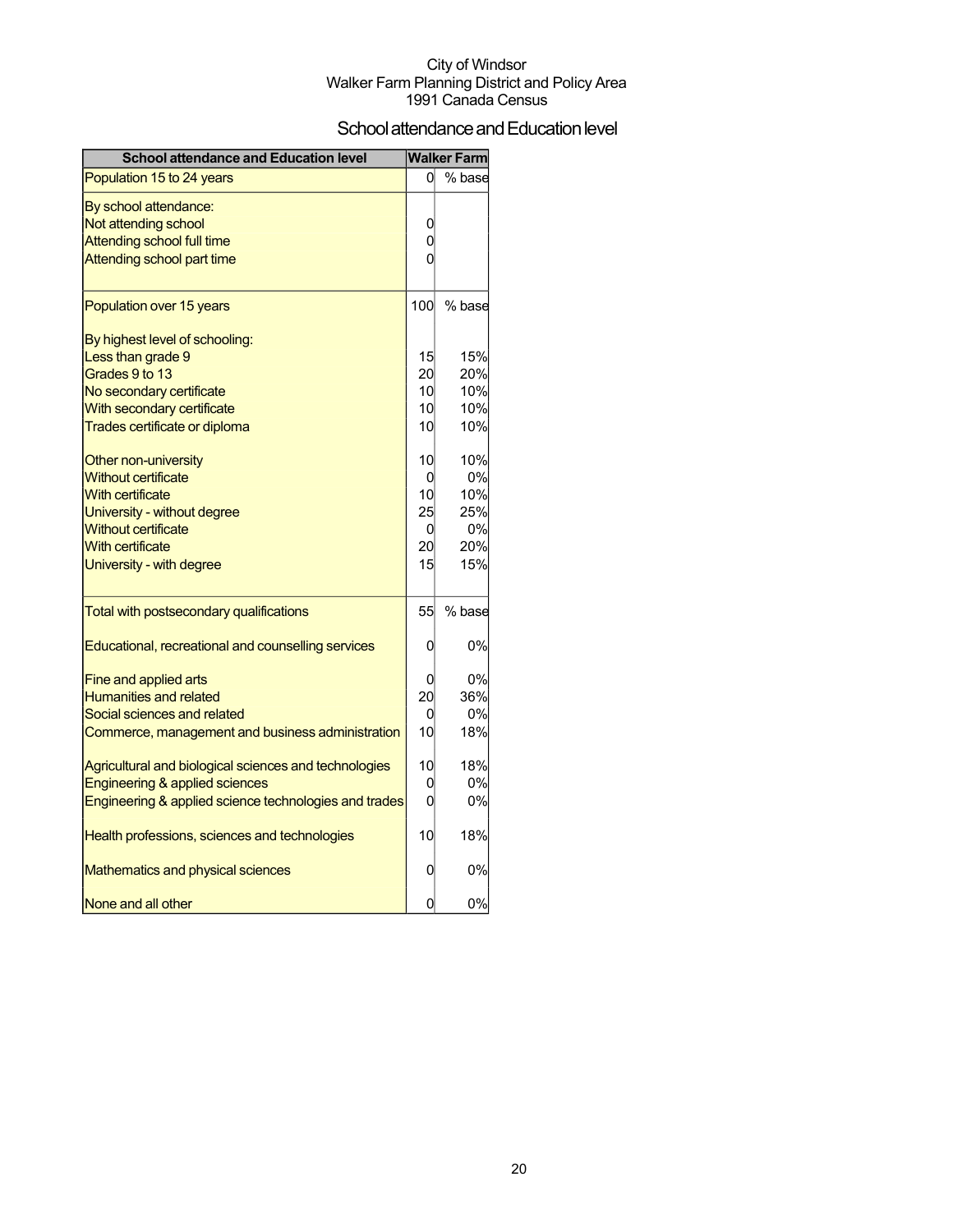## Post-secondary Education by sex

| <b>Post-secondary Education by sex</b>                |                | <b>Walker Farm</b> |
|-------------------------------------------------------|----------------|--------------------|
| Males with postsecondary qualifications               | 30             | % base             |
|                                                       | 0              | 0%                 |
| Educational, recreational and counselling services    |                |                    |
| Fine and applied arts                                 | 0              | 0%                 |
| <b>Humanities and related</b>                         | 10             | 33%                |
| Social sciences and related                           | 0              | 0%                 |
| Commerce, management and business administration      | 10             | 33%                |
| Agricultural and biological sciences and technologies | 10             | 33%                |
| Engineering & applied sciences                        | 0              | 0%                 |
| Engineering & applied science technologies and trades | 0              | 0%                 |
| Health professions, sciences and technologies         | 0              | 0%                 |
| Mathematics and physical sciences                     | 0              | 0%                 |
| None and all other                                    | 0              | 0%                 |
| Females with postsecondary qualifications             | 25             | % base             |
| Educational, recreational and counselling services    | 0              | 0%                 |
| Fine and applied arts                                 | 0              | 0%                 |
| <b>Humanities and related</b>                         | 10             | 40%                |
| Social sciences and related                           | 0              | 0%                 |
| Commerce, management and business administration      | 0              | 0%                 |
| Agricultural and biological sciences and technologies | 0              | 0%                 |
| Engineering & applied sciences                        | 0              | 0%                 |
| Engineering & applied science technologies and trades | $\Omega$       | 0%                 |
| Health professions, sciences and technologies         | 10             | 40%                |
| Mathematics and physical sciences                     | 0              | 0%                 |
| None and all other                                    | $\overline{0}$ | 0%                 |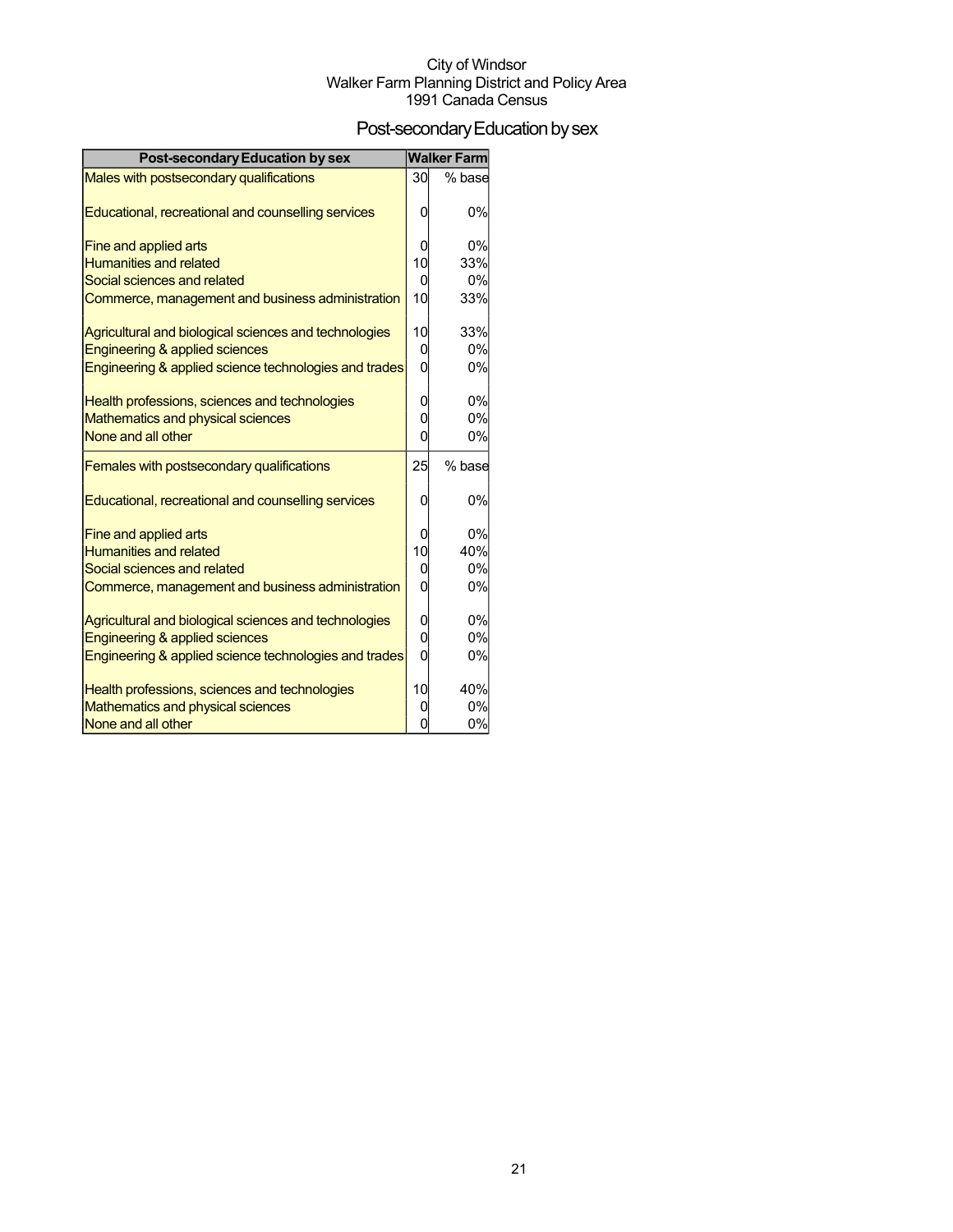### Labour Force

| <b>Labour Force</b>            | <b>Walker Farm</b> |          |  |
|--------------------------------|--------------------|----------|--|
| <b>Total 15 years and over</b> | 100                | $%$ base |  |
| In labour force                | 30                 | 30%      |  |
| Employed                       | 30                 | 30%      |  |
| <b>Unemployed</b>              |                    | 0%       |  |
| Not in the labour force        | 65                 | 65%      |  |
| Unemployment rate              | 0%                 |          |  |
| <b>Participation rate</b>      | 30%                |          |  |
| Total 15-24 years              | Ü                  | % base   |  |
| In labour force                |                    |          |  |
| Employed                       |                    |          |  |
| <b>Unemployed</b>              |                    |          |  |
| Not in the labour force        |                    |          |  |
| <b>Unemployment rate</b>       |                    |          |  |
| <b>Participation rate</b>      |                    |          |  |
| Total 25 years and over        | 100                | % base   |  |
| In labour force                | 30                 | 30%      |  |
| Employed                       | 35                 | 35%      |  |
| <b>Unemployed</b>              |                    | 0%       |  |
| Not in the labour force        | 70                 | 70%      |  |
| Unemployment rate              | 0%                 |          |  |
| <b>Participation rate</b>      | 30%                |          |  |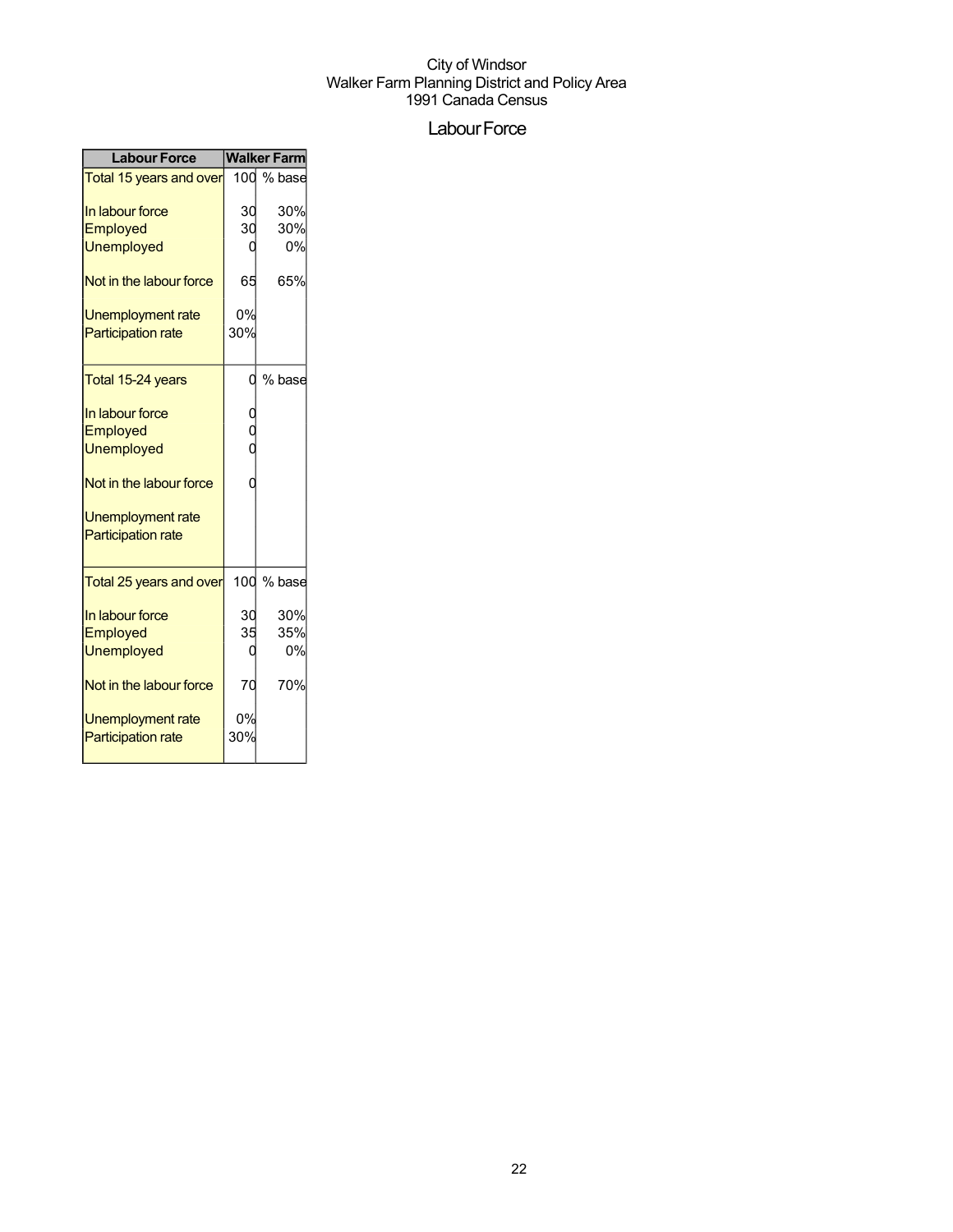## Labour Force - Males

| <b>Labour Force - Males Walker Farm</b> |               |           |  |
|-----------------------------------------|---------------|-----------|--|
| Males 15 years and over                 |               | 35 % base |  |
| In labour force                         | 15            | 43%       |  |
| Employed                                | 15            | 43%       |  |
| <b>Unemployed</b>                       | 0             | 0%        |  |
| Not in the labour force                 | 25            | 71%       |  |
| Unemployment rate                       | 0%            |           |  |
| <b>Participation rate</b>               | 43%           |           |  |
| Males 15-24 years                       | 0             | % base    |  |
| In labour force                         |               |           |  |
| Employed                                | $\frac{6}{1}$ |           |  |
| <b>Unemployed</b>                       |               |           |  |
| Not in the labour force                 |               |           |  |
| Unemployment rate                       |               |           |  |
| <b>Participation rate</b>               |               |           |  |
| Males 25 years and over                 | 35            | % base    |  |
| In labour force                         | 15            | 43%       |  |
| Employed                                | 15            | 43%       |  |
| Unemployed                              |               | 0%        |  |
| Not in the labour force                 | 25            | 71%       |  |
| Unemployment rate                       | 0%            |           |  |
| <b>Participation rate</b>               | 43%           |           |  |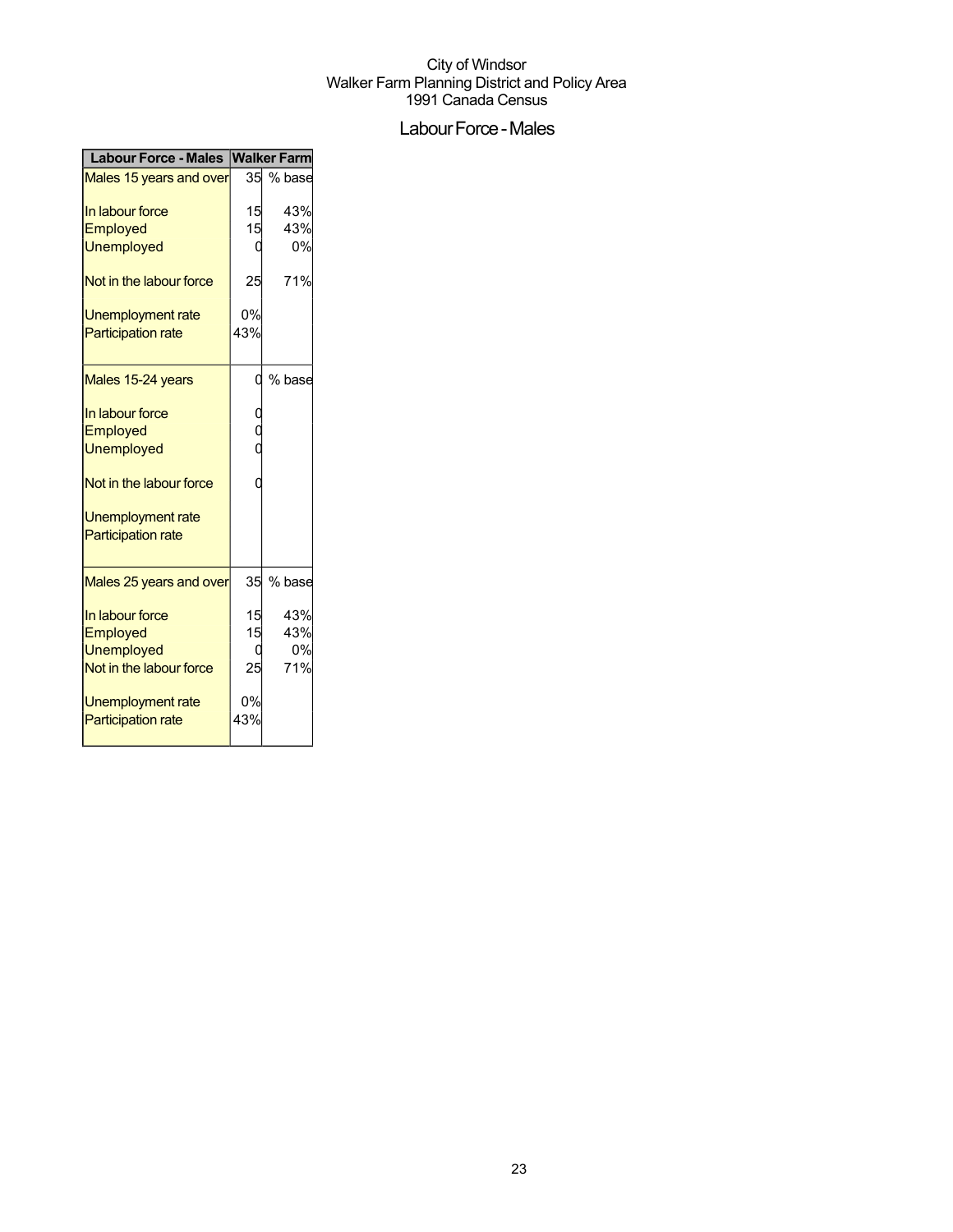## Labour Force - Females

| <b>Labour Force - Females Walker Farm</b> |     |          |  |
|-------------------------------------------|-----|----------|--|
| Females 15 years and over                 | 65  | $%$ base |  |
| In labour force                           | 15  | 23%      |  |
| Employed                                  | 20  | 31%      |  |
| <b>Unemployed</b>                         |     | 0%       |  |
| Not in the labour force                   | 45  | 69%      |  |
| Unemployment rate                         | 0%  |          |  |
| <b>Participation rate</b>                 | 23% |          |  |
| Females 15-24 years                       | O   | % base   |  |
| In labour force                           |     |          |  |
| Employed                                  |     |          |  |
| <b>Unemployed</b>                         |     |          |  |
| Not in the labour force                   |     |          |  |
| Unemployment rate                         |     |          |  |
| <b>Participation rate</b>                 |     |          |  |
| Females 25 years and over                 | 60  | % base   |  |
| In labour force                           | 20  | 33%      |  |
| Employed                                  | 15  | 25%      |  |
| <b>Unemployed</b>                         |     | 0%       |  |
| Not in the labour force                   | 45  | 75%      |  |
| Unemployment rate                         | 0%  |          |  |
| <b>Participation rate</b>                 | 33% |          |  |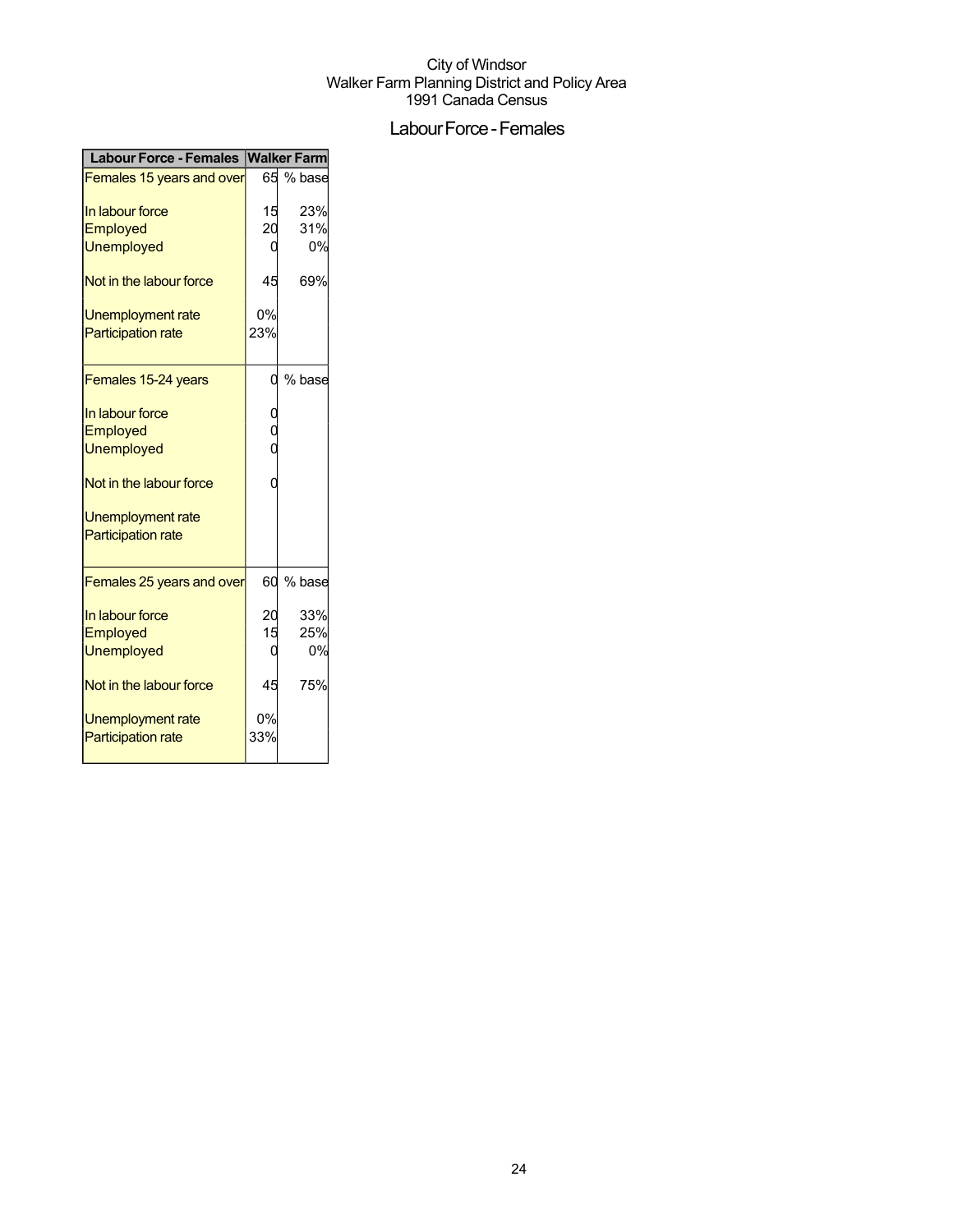## Labour Force - Females with Children

| <b>Labour Force - Females with Children</b>                    |     | <b>Walker Farm</b> |
|----------------------------------------------------------------|-----|--------------------|
| Females, 15 years and older, no children at home               | 65  | % base             |
| In the labour force                                            | 20  | 31%                |
| <b>Employed</b>                                                | 20  | 31%                |
| Unemployed                                                     | 0   | 0%                 |
| Not in the labour force                                        | 45  | 69%                |
| Unemployment rate                                              | 0%  |                    |
| <b>Participation rate</b>                                      | 31% |                    |
|                                                                |     |                    |
| Females 15 years and older with children at home               | 0   | % base             |
| In the labour force                                            | 0   |                    |
| Employed                                                       | 0   |                    |
| <b>Unemployed</b>                                              | 0   |                    |
| Not in the labour force                                        | 0   |                    |
| Unemployment rate                                              |     |                    |
| <b>Participation rate</b>                                      |     |                    |
| Females with children under 6 years only                       | 0   | % base             |
| In the labour force                                            | 0   |                    |
| <b>Employed</b>                                                | 0   |                    |
| <b>Unemployed</b>                                              | 0   |                    |
| Not in the labour force                                        | 0   |                    |
|                                                                |     |                    |
| Unemployment rate                                              |     |                    |
| <b>Participation rate</b>                                      |     |                    |
| Females with children under 6 and children six years and older | 0   | % base             |
| In the labour force                                            | 0   |                    |
| Employed                                                       | 0   |                    |
| <b>Unemployed</b>                                              | 0   |                    |
| Not in the labour force                                        | 0   |                    |
| Unemployment rate                                              |     |                    |
| <b>Participation rate</b>                                      |     |                    |
| Females with children over 6 years only                        | 0   | % base             |
| In the labour force                                            | 0   |                    |
| Employed                                                       | 0   |                    |
| <b>Unemployed</b>                                              | 0   |                    |
| Not in the labour force                                        | 0   |                    |
| Unemployment rate                                              |     |                    |
| <b>Participation rate</b>                                      |     |                    |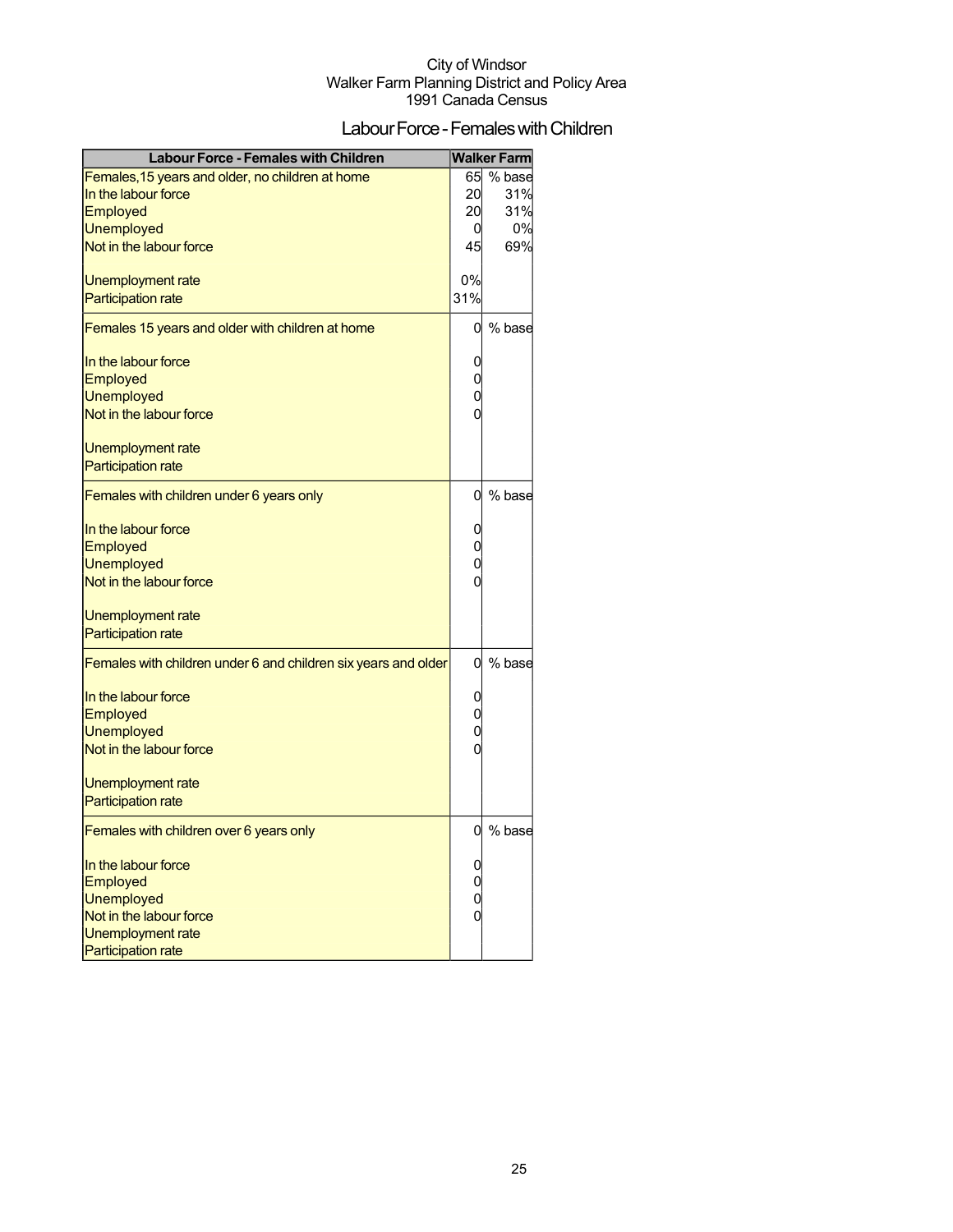## Fertility

| <b>Fertility</b>                                             |       | <b>Walker Farm</b> |
|--------------------------------------------------------------|-------|--------------------|
| Ever-married women 15 years and older, by children ever born |       | 60 % base          |
|                                                              |       |                    |
| No child                                                     |       | 0%                 |
| 1 child                                                      | 10    | 17%                |
| 2 children                                                   | 15    | 25%                |
| 3 children                                                   | 30    | 50%                |
| 4 or more children                                           | 10    | 17%                |
| Children ever-born per 1000                                  | 2,825 |                    |
| Ever-married women 15-44 years                               |       |                    |
| Children ever-born per 1000                                  |       |                    |
| Single women 15 years and over                               |       |                    |
| Children ever-born per 1000                                  |       |                    |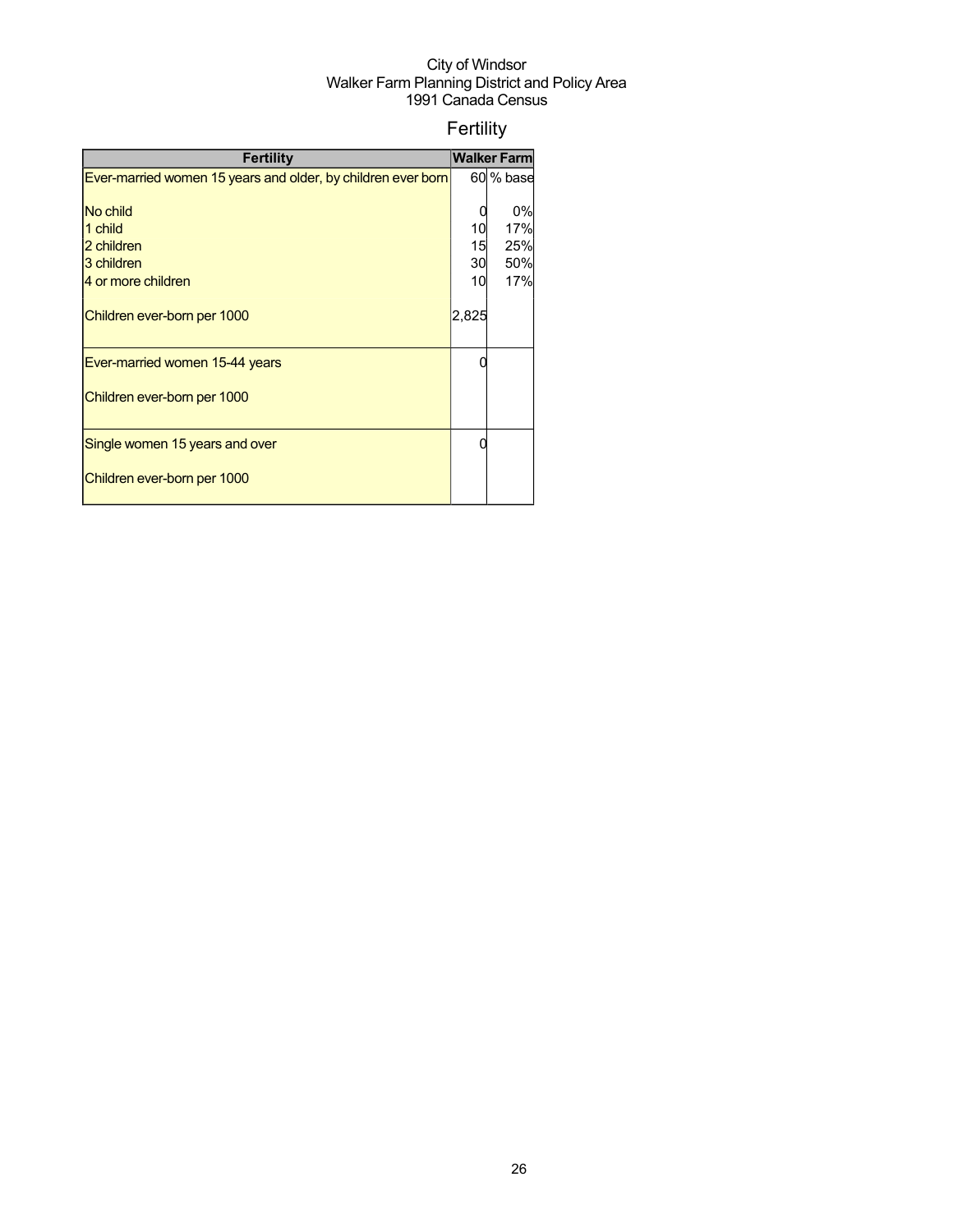## Industry

| <b>Industry</b>                                                                                                                                 | <b>Walker Farm</b> |                             |
|-------------------------------------------------------------------------------------------------------------------------------------------------|--------------------|-----------------------------|
| Total labour force 15 years and older 35                                                                                                        |                    | % base                      |
| <b>Total for all industries</b>                                                                                                                 | 35                 | 100%                        |
| <b>Agriculture and related</b><br><b>Fishing and trapping</b>                                                                                   |                    | 0%<br>0%                    |
| <b>Logging and forestry</b><br>Mining, quarrying & oil wells<br>Manufacturing                                                                   | 15                 | 0%<br>0%<br>43%             |
| <b>Construction</b><br><b>Transportation and storage</b><br><b>Communication and utilities</b><br><b>Wholesale trade</b><br><b>Retail trade</b> | 10                 | 0%<br>0%<br>0%<br>0%<br>29% |
| <b>Finance and insurance</b><br>Real estate and insurance agents<br><b>Business service</b><br>Government service<br><b>Educational service</b> | 10                 | 0%<br>0%<br>0%<br>0%<br>29% |
| <b>Health and social service</b><br>Accommodation & food service<br>Other service industries                                                    |                    | 0%<br>0%<br>0%              |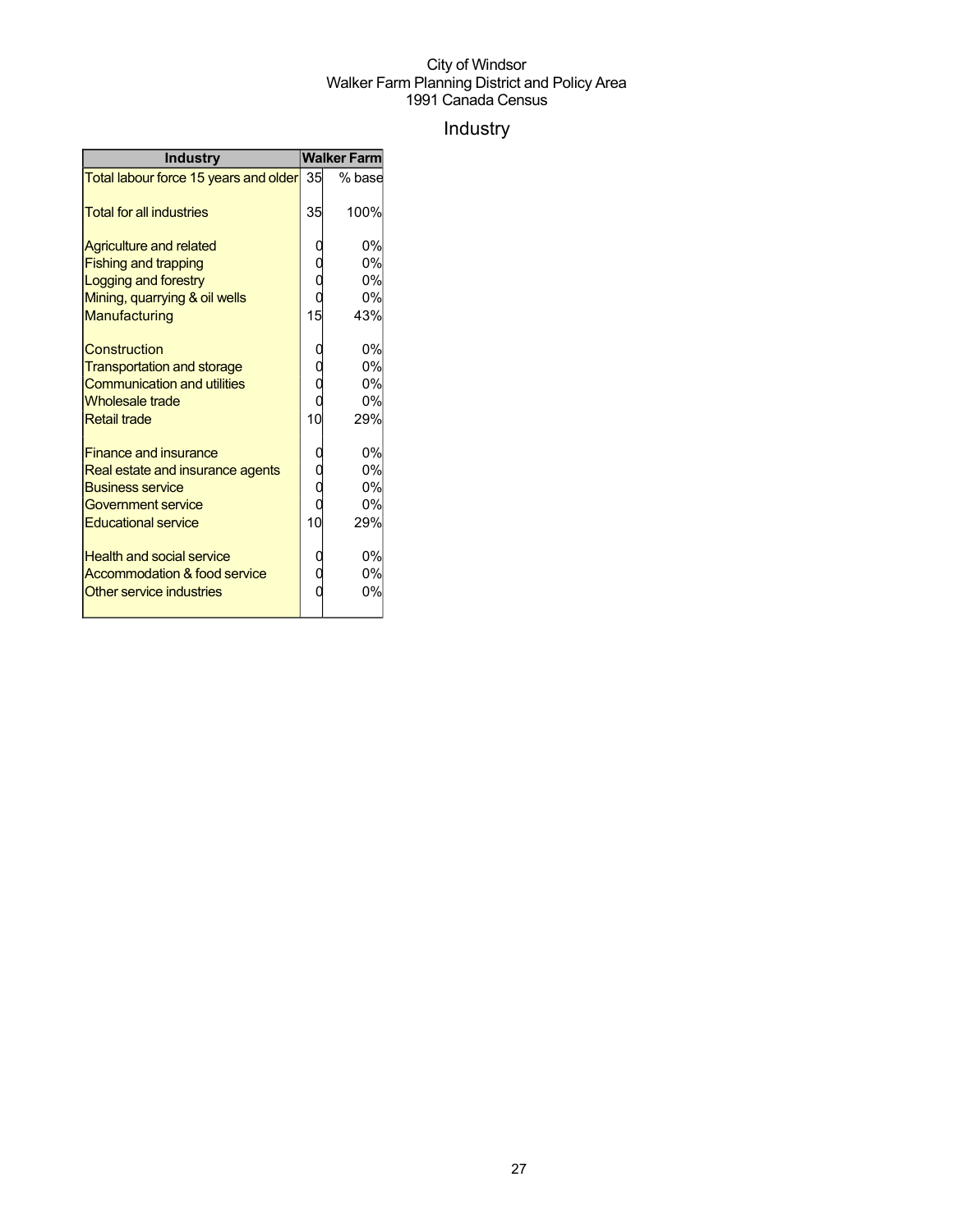## **Occupation**

| <b>Occupation</b>                                                                                                                                                                                                          |             | <b>Walker Farm</b>                      |
|----------------------------------------------------------------------------------------------------------------------------------------------------------------------------------------------------------------------------|-------------|-----------------------------------------|
| <b>Total for all occupations</b>                                                                                                                                                                                           | 35          | % base                                  |
| <b>Managerial and administrative</b><br>Natural sciences, engineering and mathematics<br>Social sciences & related<br>Religion<br><b>Teaching and related</b><br><b>Medicine and health</b><br>Art, literary, recreational | 10<br>0     | 0%<br>29%<br>0%<br>0%<br>0%<br>0%<br>0% |
| <b>Clerical and related</b><br><b>Sales</b>                                                                                                                                                                                | 10          | 0%<br>29%                               |
| Service                                                                                                                                                                                                                    |             | 0%                                      |
| Farming, horticultural and animal husbandry<br>Fishing, trapping and related<br><b>Forestry and logging</b><br>Mining, quarrying, oil & gas<br>Processing                                                                  | O<br>O<br>C | 0%<br>0%<br>0%<br>0%<br>0%              |
| <b>Machining and related</b><br>Product fabricating, assembly and repairing<br><b>Construction trades</b><br><b>Transport equipment operating</b><br>Material handling & related                                           | 0<br>С      | 0%<br>0%<br>0%<br>0%<br>0%              |
| Other crafts, equipment operating<br>Occupations not elsewhere classified                                                                                                                                                  | 10          | 29%<br>0%                               |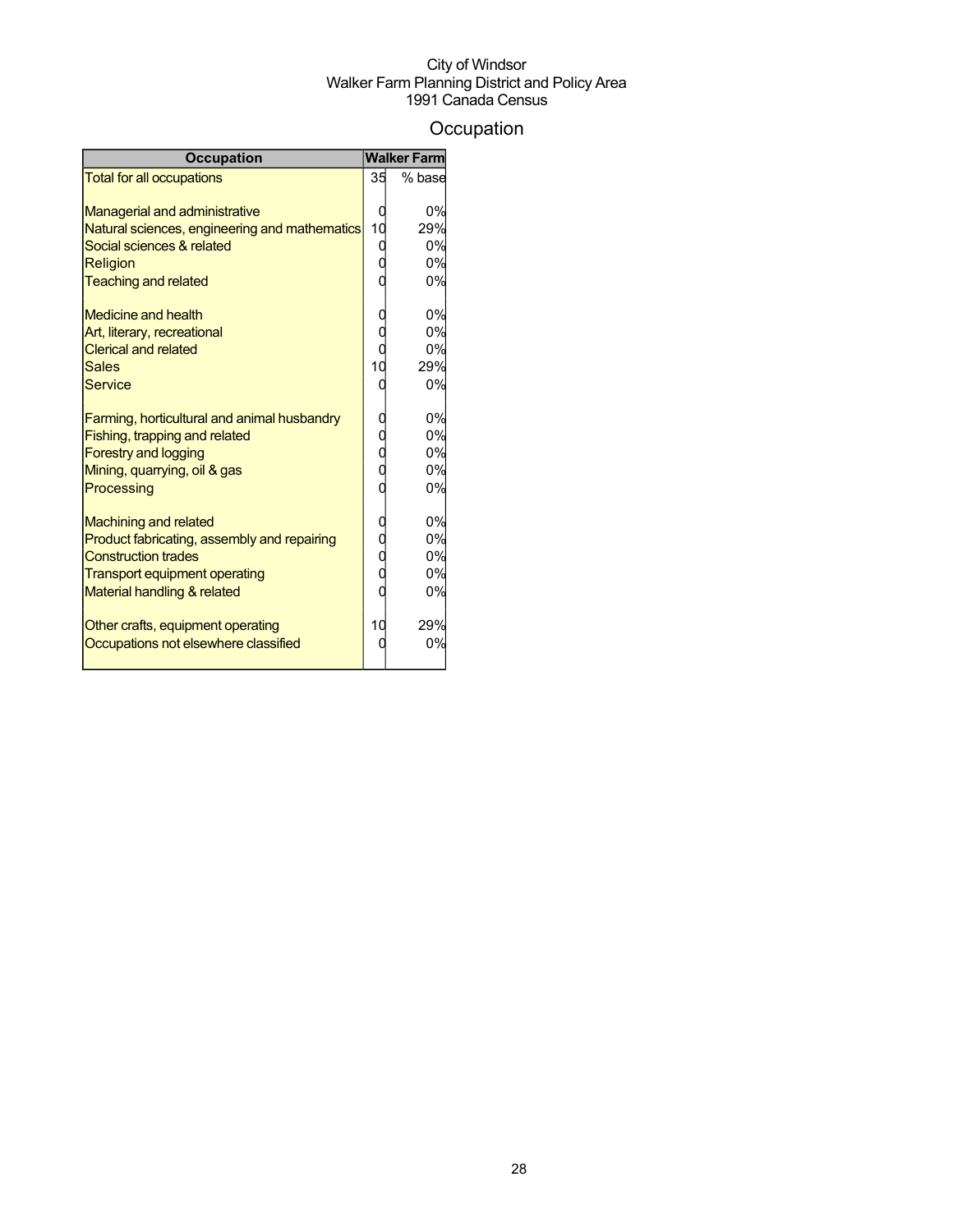## Occupation-Males

| <b>Occupation - Males</b>                                                                                                                                                                                 |             | <b>Walker Farm</b>                      |
|-----------------------------------------------------------------------------------------------------------------------------------------------------------------------------------------------------------|-------------|-----------------------------------------|
| Males, all occupations                                                                                                                                                                                    | 15          | % base                                  |
| Managerial, administrative<br>Natural sciences, engineering and mathematics<br>Social sciences & related<br>Religion<br><b>Teaching and related</b><br>Medicine and health<br>Art, literary, recreational | 10<br>0     | 0%<br>67%<br>0%<br>0%<br>0%<br>0%<br>0% |
| <b>Clerical and related</b>                                                                                                                                                                               |             | 0%                                      |
| <b>Sales</b><br><b>Service</b>                                                                                                                                                                            |             | 0%<br>0%                                |
| Farming, horticultural and animal husbandry<br>Fishing, trapping and related<br><b>Forestry and logging</b><br>Mining, quarrying, oil & gas<br>Processing                                                 | O<br>O<br>C | 0%<br>0%<br>0%<br>0%<br>0%              |
| <b>Machining and related</b><br>Product fabricating, assembly and repairing<br><b>Construction trades</b><br><b>Transport equipment operating</b><br>Material handling & related                          | 0<br>C      | 0%<br>0%<br>0%<br>0%<br>0%              |
| Other crafts, equipment operating<br>Occupations not elsewhere classified                                                                                                                                 | 10          | 67%<br>0%                               |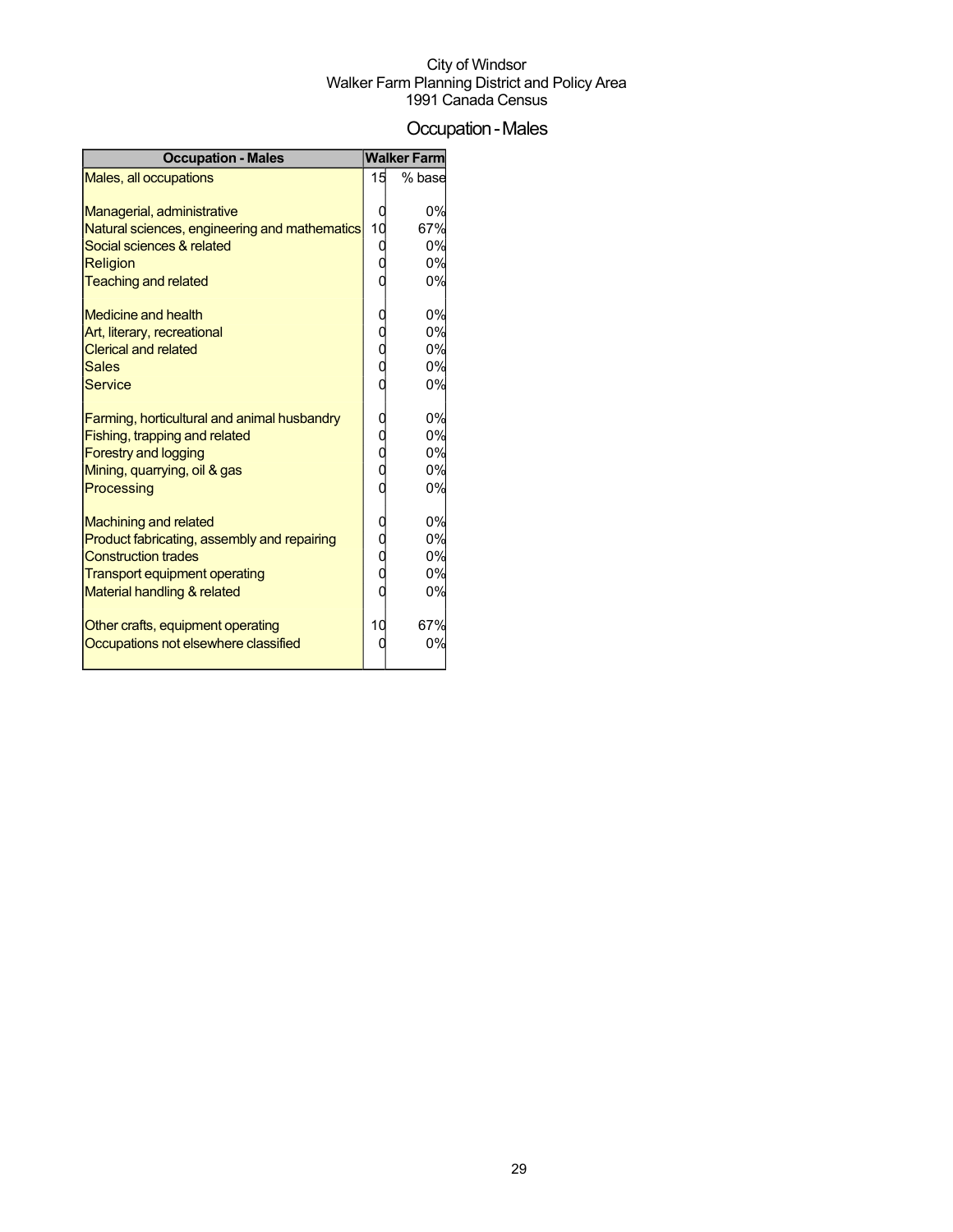### Occupation-Females

| <b>Occupation - Females</b>                                                                                                                                                                                                                                                       |    | <b>Walker Farm</b>                                        |
|-----------------------------------------------------------------------------------------------------------------------------------------------------------------------------------------------------------------------------------------------------------------------------------|----|-----------------------------------------------------------|
| Females, all occupations                                                                                                                                                                                                                                                          | 20 | % base                                                    |
| Managerial, administrative<br>Natural sciences, engineering and mathematics<br>Social sciences & related<br><b>Religion</b><br><b>Teaching and related</b><br>Medicine and health<br>Art, literary, recreational<br><b>Clerical and related</b><br><b>Sales</b><br><b>Service</b> | 10 | 0%<br>0%<br>0%<br>0%<br>0%<br>0%<br>0%<br>0%<br>50%<br>0% |
| Farming, horticultural and animal husbandry<br>Fishing, trapping and related<br><b>Forestry and logging</b><br>Mining, quarrying, oil & gas<br>Processing                                                                                                                         | ſ  | 0%<br>0%<br>0%<br>0%<br>0%                                |
| <b>Machining and related</b><br>Product fabricating, assembly and repairing<br><b>Construction trades</b><br><b>Transport equipment operating</b><br>Material handling & related                                                                                                  |    | 0%<br>0%<br>0%<br>0%<br>0%                                |
| Other crafts, equipment operating<br>Occupations not elsewhere classified                                                                                                                                                                                                         |    | 0%<br>0%                                                  |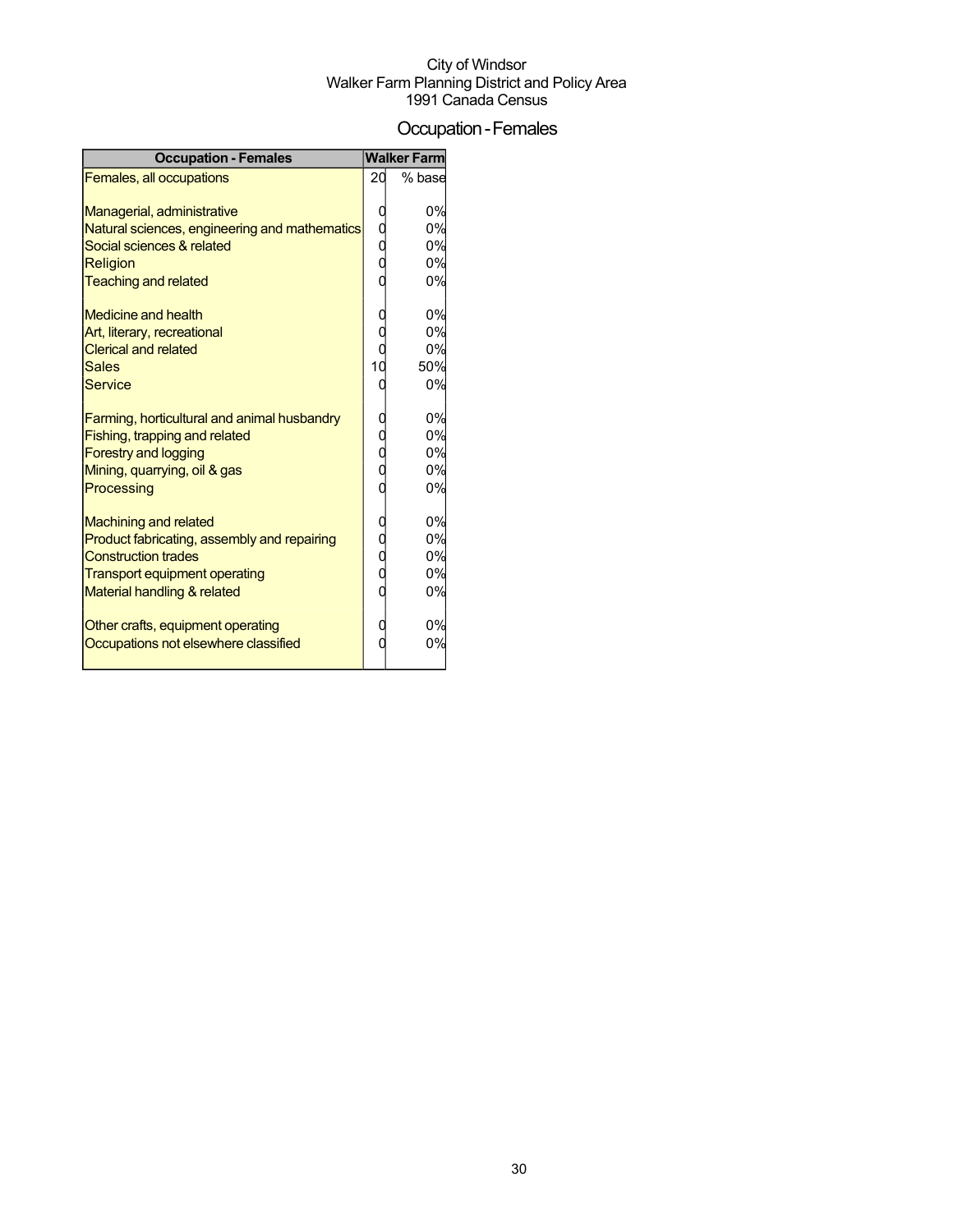## ClassofWorker

| <b>Class of Worker</b>         |    | <b>Walker Farm</b> |
|--------------------------------|----|--------------------|
| Total - All classes of worker  | 30 | % base             |
| <b>Paid workers</b>            | 35 | 117%               |
| <b>Employees</b>               | 30 | 100%               |
| Self-employed (incorporated)   |    | 0%                 |
| Self-employed (unincorporated) |    | 0%                 |
| <b>Unpaid family workers</b>   |    | 0%                 |
| Males - All classes of worker  | 15 | % base             |
| <b>Paid workers</b>            | 15 | 100%               |
| <b>Employees</b>               | 15 | 100%               |
| Self-employed (incorporated)   |    | 0%                 |
| Self-employed (unincorporated) |    | 0%                 |
| <b>Unpaid family workers</b>   |    | 0%                 |
| <b>Females - All classes</b>   | 15 | % base             |
| <b>Paid workers</b>            | 20 | 133%               |
| <b>Employees</b>               |    | 100%               |
| Self-employed (incorporated)   |    | 0%                 |
| Self-employed (unincorporated) |    | 0%                 |
| <b>Unpaid family workers</b>   |    | 0%                 |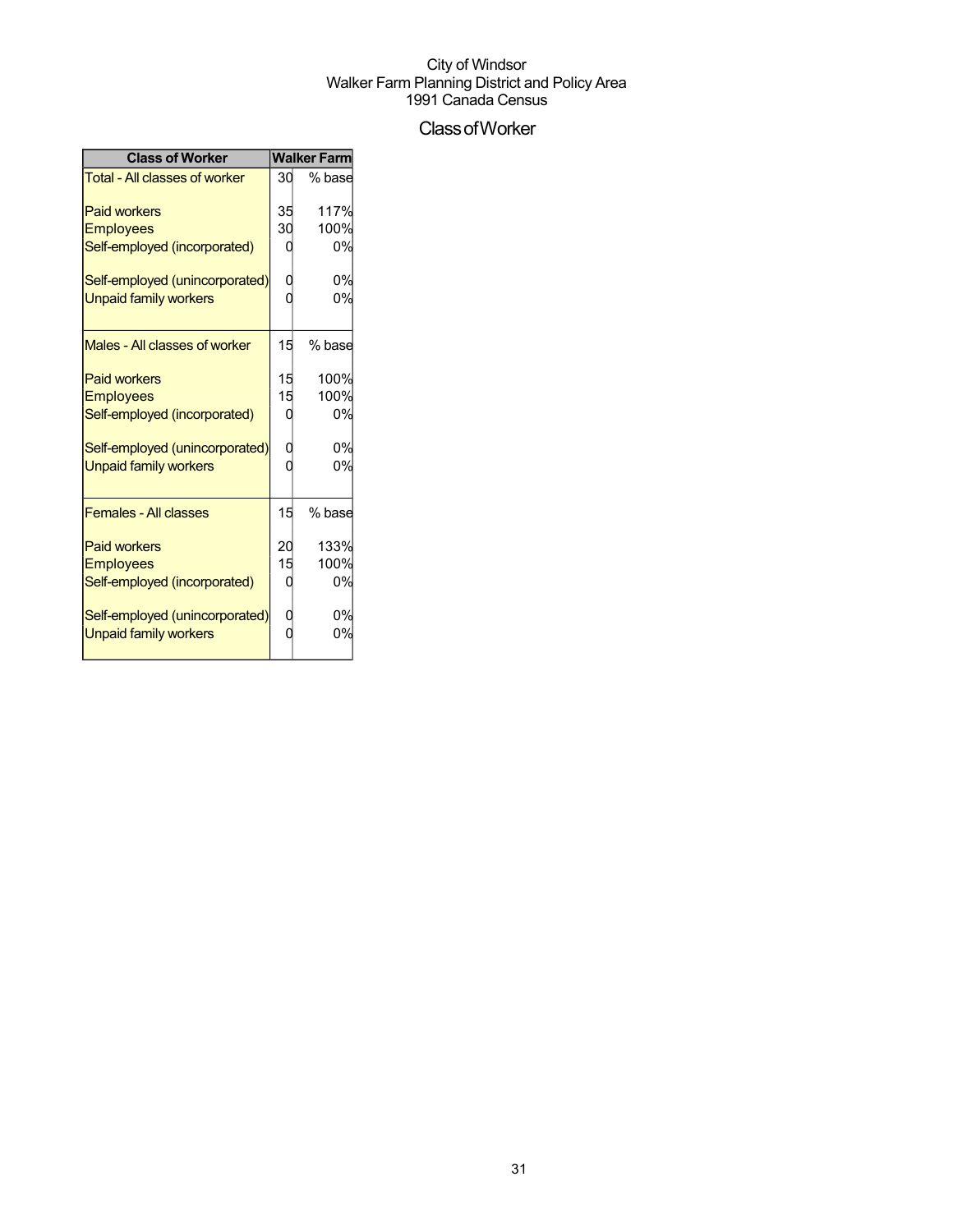## Place of Work

| <b>Place of Work</b>                                                |    | <b>Walker Farm</b> |
|---------------------------------------------------------------------|----|--------------------|
| <b>Total in labour force</b>                                        | 35 | % base             |
| Usual place of work:                                                | 25 | 71%                |
| In Census Sub-division of residence                                 | 25 | 71%                |
| In different Census Sub-division<br>In Census Division of residence |    | 0%<br>0%           |
|                                                                     |    |                    |
| At home                                                             | 10 | 29%                |
| <b>Outside Canada</b>                                               | 0  | 0%                 |
| No usual place of work                                              | ſ  | 0%                 |
| Males in labour force                                               | 15 | % base             |
| Usual place of work:                                                | 15 | 100%               |
| In Census Sub-division of residence                                 | 15 | 100%               |
| In different Census Sub-division                                    |    | 0%                 |
| In Census Division of residence                                     |    | 0%                 |
| At home                                                             |    | 0%                 |
| <b>Outside Canada</b>                                               |    | 0%                 |
| No usual place of work                                              |    | 0%                 |
| <b>Females in labour force</b>                                      | 20 | % base             |
| Usual place of work:                                                | 10 | 50%                |
| In Census Sub-division of residence                                 | 10 | 50%                |
| In different Census Sub-division                                    |    | 0%                 |
| In Census Division of residence                                     | C  | 0%                 |
| At home                                                             | 10 | 50%                |
| <b>Outside Canada</b>                                               |    | 0%                 |
| No usual place of work                                              |    | 0%                 |
|                                                                     |    |                    |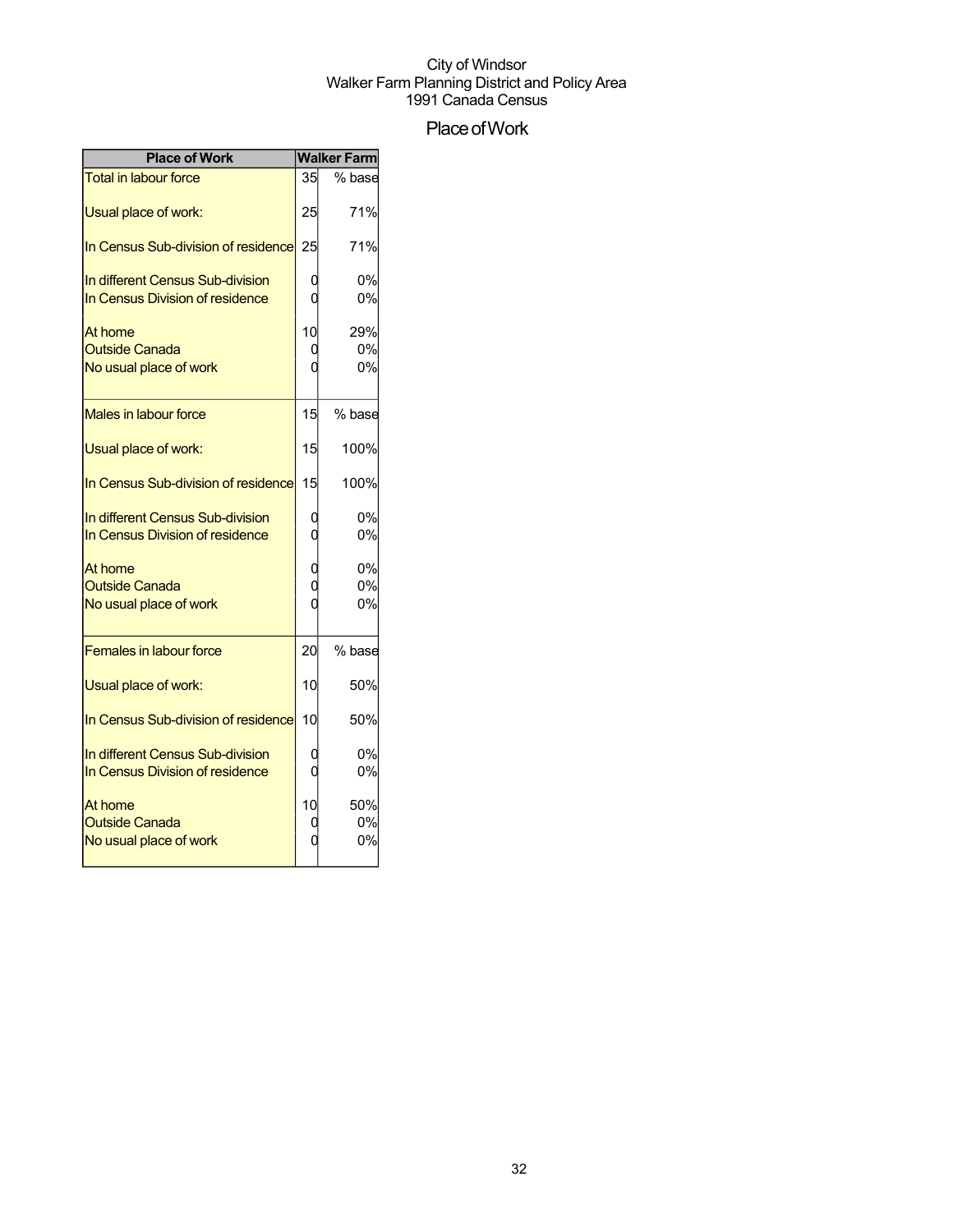## Families in Labour Force

| <b>Families in Labour Force</b>                                                                                                                                           | <b>Walker Farm</b>   |                                        |  |
|---------------------------------------------------------------------------------------------------------------------------------------------------------------------------|----------------------|----------------------------------------|--|
| Census families in private<br>households                                                                                                                                  | 30                   | % base                                 |  |
| Married & common-law families 35<br>No member in labour force<br>Some members in labour force<br>One member only<br><b>Two or more members</b><br>Couples in labour force | 20<br>10<br>10<br>10 | 117%<br>67%<br>33%<br>0%<br>33%<br>33% |  |
| Lone-parent families<br>No member in labour force<br>Some members in labour force<br><b>Parent in labour force</b>                                                        | 0<br>0<br>0          | 0%<br>0%<br>0%<br>0%                   |  |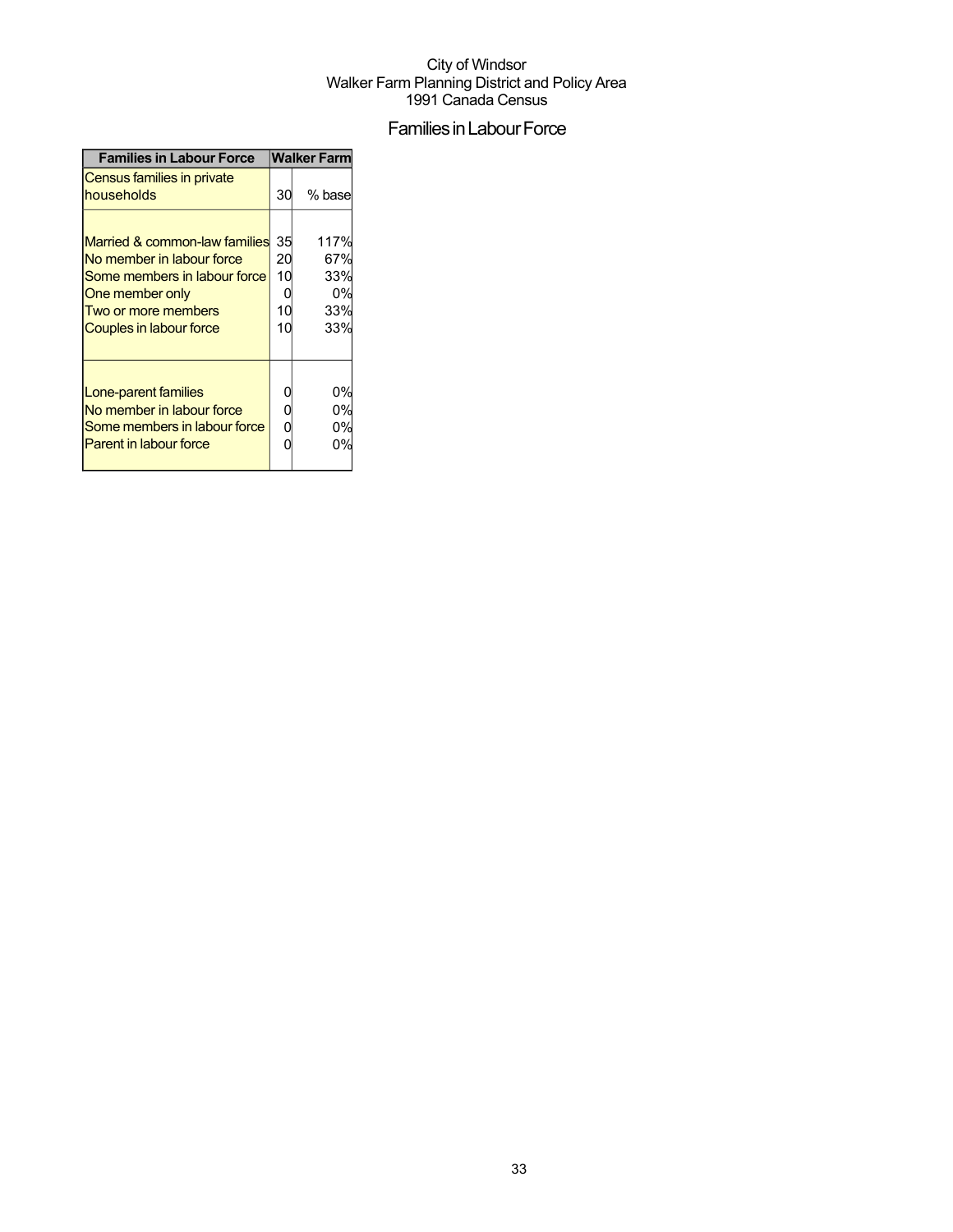## Income - full and part-time employment

| Income - full and part-time employment Walker Farm |     |  |
|----------------------------------------------------|-----|--|
| <b>Males and females</b>                           |     |  |
| Worked full year, full time                        | 0   |  |
| Average employment income                          |     |  |
| Aggregate income (000)                             | \$0 |  |
| Worked part year or part time                      | 0   |  |
| Average employment income                          |     |  |
| Aggregate income (000)                             | \$0 |  |
| <b>Males</b>                                       |     |  |
| Worked full year, full time                        | 0   |  |
| Average employment income                          |     |  |
| Aggregate income (000)                             | \$0 |  |
| Worked part year or part time                      | 0   |  |
| Average employment income                          |     |  |
| Aggregate income (000)                             | \$0 |  |
| <b>Females</b>                                     |     |  |
| Worked full year, full time                        | 0   |  |
| Average employment income                          |     |  |
| Aggregate income (000)                             | \$0 |  |
| Worked part year or part time                      | 0   |  |
| Average employment income                          |     |  |
| Aggregate income (000)                             | \$0 |  |
|                                                    |     |  |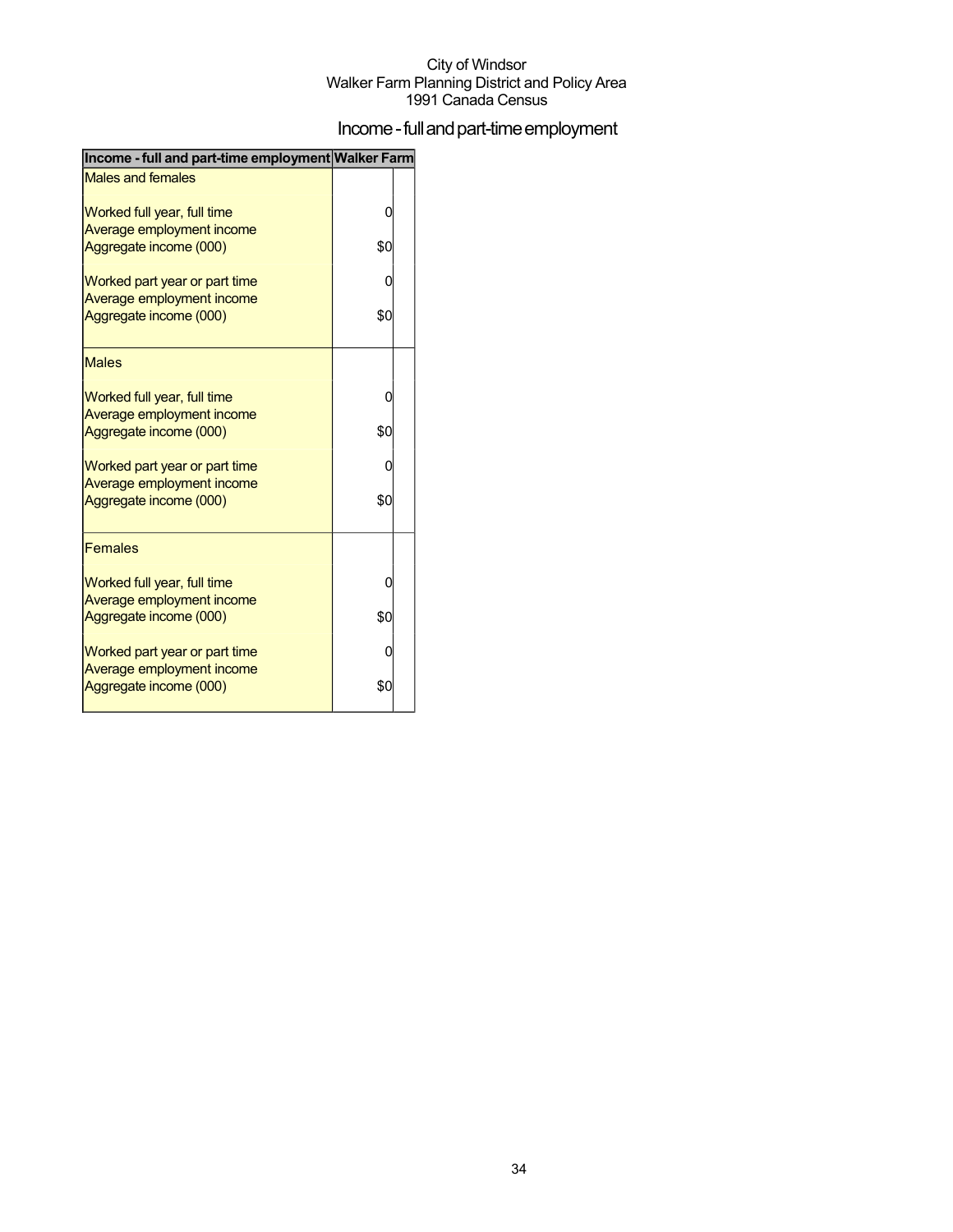## Income - Individual Source of Income

| Income - Individual<br><b>Source of Income</b>                                         |                | <b>Walker Farm</b> |
|----------------------------------------------------------------------------------------|----------------|--------------------|
| Total 15 years and over with income                                                    |                | % base             |
| <b>Under \$7,500</b><br>\$7,500 - \$14,999<br>\$15,000 - \$29,999<br>\$30,000 and over |                |                    |
| Average income<br>Aggregate income (000)<br><b>Median income</b>                       | \$0            |                    |
| Males 15 years and over with income                                                    | 0              | % base             |
| <b>Under \$7,500</b><br>\$7,500 - \$14,999<br>\$15,000 - \$29,999<br>\$30,000 and over |                |                    |
| Average income<br>Aggregate income (000)<br><b>Median income</b>                       | \$С            |                    |
| Females 15 years and over with income                                                  |                | % base             |
| <b>Under \$7,500</b><br>\$7,500 - \$14,999<br>\$15,000 - \$29,999<br>\$30,000 and over |                |                    |
| Average income<br>Aggregate income (000)<br><b>Median income</b>                       | \$0            |                    |
| Source of total income:                                                                |                |                    |
| <b>Employment income</b><br>Government transfer payments<br><b>Other income</b>        | 0%<br>0%<br>0% |                    |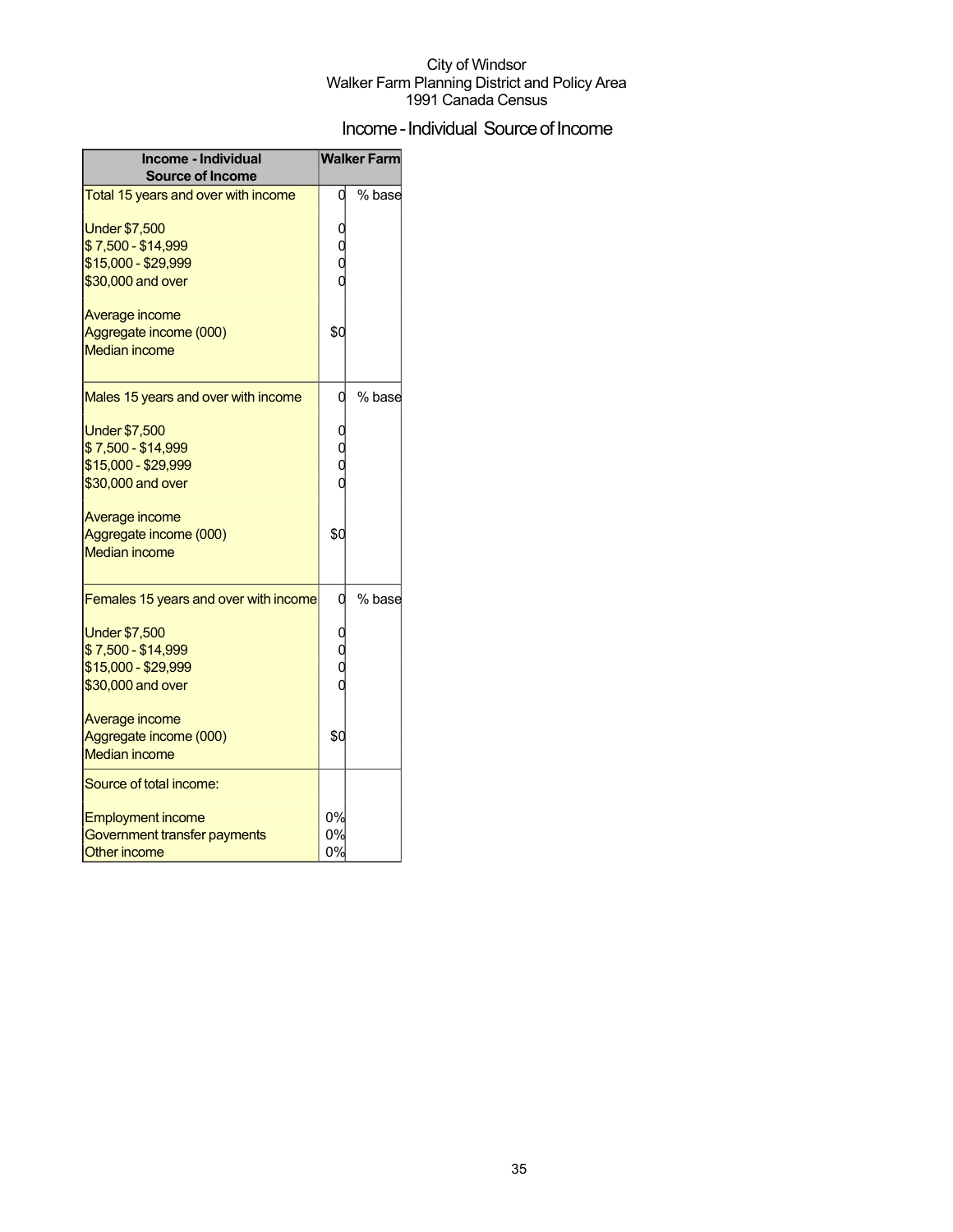## Income - Family and Household

| Income - Family and Household Walker Farm |                 |           |  |
|-------------------------------------------|-----------------|-----------|--|
| <b>Total census families</b>              |                 | 20 % base |  |
| <b>Family Income:</b>                     |                 |           |  |
| <b>Under \$20,000</b>                     |                 | 10%       |  |
| \$20,000 - \$34,999                       | $\frac{2}{3}$   | 15%       |  |
| \$35,000 - \$49,999                       | $\overline{4}$  | 20%       |  |
| \$50,000 and over                         | 11              | 55%       |  |
| Average income                            | \$58,550        |           |  |
| Aggregate income (000)                    | \$1,171         |           |  |
| <b>Median income</b>                      | \$0             |           |  |
| <b>Total households</b>                   |                 | 65 % base |  |
| Household Income:                         |                 |           |  |
| <b>Under \$20,000</b>                     | 10              | 15%       |  |
| \$20,000 - \$34,999                       | 10              | 15%       |  |
| \$35,000 - \$49,999                       | 13              | 20%       |  |
| \$50,000 and over                         | 32 <sup>1</sup> | 49%       |  |
| Average income                            | \$33,077        |           |  |
| Aggregate income (000)                    | \$2,150         |           |  |
| <b>Median income</b>                      | \$0             |           |  |
| Incidence of low income:                  |                 |           |  |
| <b>Total economic families</b>            | 0               |           |  |
| <b>Families with low income</b>           | 0               |           |  |
| Incidence of low income                   |                 |           |  |
| Total unattached individuals              | 0               |           |  |
| <b>Individuals with low income</b>        | 0               |           |  |
| Incidence of low income                   |                 |           |  |
| Persons in private households             | 0               |           |  |
| Persons in low income families            | 0               |           |  |
| Incidence of low income                   |                 |           |  |